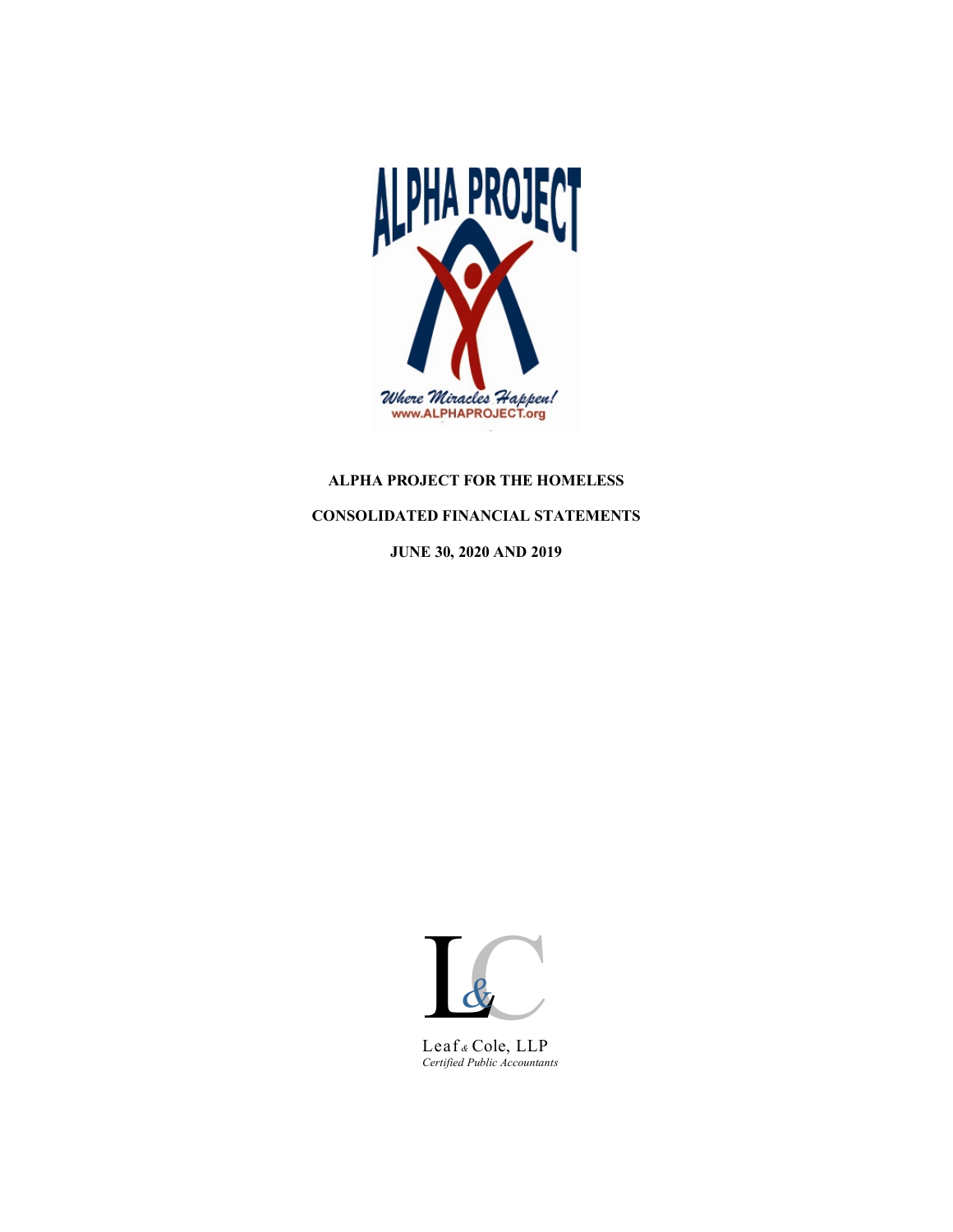# **TABLE OF CONTENTS**

Page

| Independent Auditor's Report                                                                                                                                                                                                | $1 - 2$        |
|-----------------------------------------------------------------------------------------------------------------------------------------------------------------------------------------------------------------------------|----------------|
| Consolidated Statements of Financial Position                                                                                                                                                                               | 3              |
| <b>Consolidated Statements of Activities</b>                                                                                                                                                                                | $\overline{4}$ |
| <b>Consolidated Statements of Functional Expenses</b>                                                                                                                                                                       | $5 - 6$        |
| <b>Consolidated Statements of Cash Flows</b>                                                                                                                                                                                | 7              |
| Notes to Consolidated Financial Statements                                                                                                                                                                                  | $8 - 26$       |
| Schedule of Expenditures of Federal Awards                                                                                                                                                                                  | $27 - 28$      |
| Independent Auditor's Report on Internal Control Over<br>Financial Reporting and on Compliance and Other Matters<br>Based on an Audit of Financial Statements Performed<br>in Accordance With Government Auditing Standards | $29 - 30$      |
| Independent Auditor's Report on Compliance for the Major<br>Program and on Internal Control Over Compliance<br>Required by the Uniform Guidance                                                                             | $31 - 32$      |
| Schedule of Findings and Questioned Costs                                                                                                                                                                                   | 33             |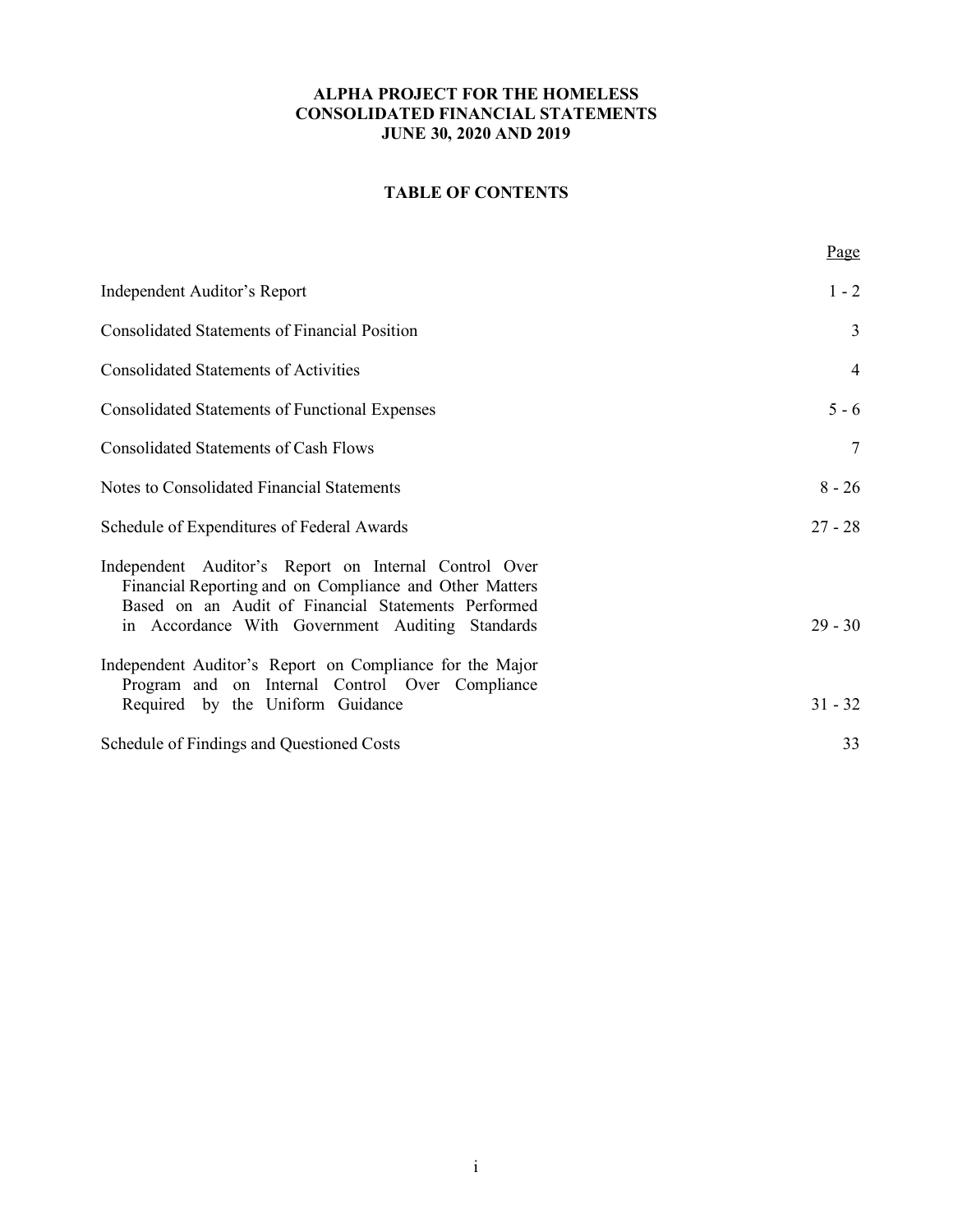

*Certified Public Accountants A Partnership of Professional Corporations* Leaf *&* Cole, LLP

## **Independent Auditor's Report**

To the Board of Directors Alpha Project for the Homeless

#### **Report on the Consolidated Financial Statements**

We have audited the accompanying consolidated financial statements of Alpha Project for the Homeless, which comprise the consolidated statements of financial position as of June 30, 2020 and 2019, and the related consolidated statements of activities, functional expenses, and cash flows for the years then ended, and the related notes to the consolidated financial statements.

#### *Management's Responsibility for the Consolidated Financial Statements*

Management is responsible for the preparation and fair presentation of these consolidated financial statements in accordance with accounting principles generally accepted in the United States of America; this includes the design, implementation, and maintenance of internal control relevant to the preparation and fair presentation of consolidated financial statements that are free from material misstatement, whether due to fraud or error.

#### *Auditor's Responsibility*

Our responsibility is to express an opinion on these consolidated financial statements based on our audits. We conducted our audits in accordance with auditing standards generally accepted in the United States of America, and the standards applicable to financial audits contained in *Government Auditing Standards*, issued by the Comptroller General of the United States. Those standards require that we plan and perform the audit to obtain reasonable assurance about whether the consolidated financial statements are free from material misstatement.

An audit involves performing procedures to obtain audit evidence about the amounts and disclosures in the consolidated financial statements. The procedures selected depend on the auditor's judgment, including the assessment of the risks of material misstatement of the consolidated financial statements, whether due to fraud or error. In making those risk assessments, the auditor considers internal control relevant to the entity's preparation and fair presentation of the consolidated financial statements, in order to design audit procedures that are appropriate in the circumstances, but not for the purpose of expressing an opinion on the effectiveness of the entity's internal control. Accordingly, we express no such opinion. An audit also includes evaluating the appropriateness of accounting policies used and the reasonableness of significant accounting estimates made by management, as well as evaluating the overall presentation of the consolidated financial statements.

We believe that the audit evidence we have obtained is sufficient and appropriate to provide a basis for our audit opinion.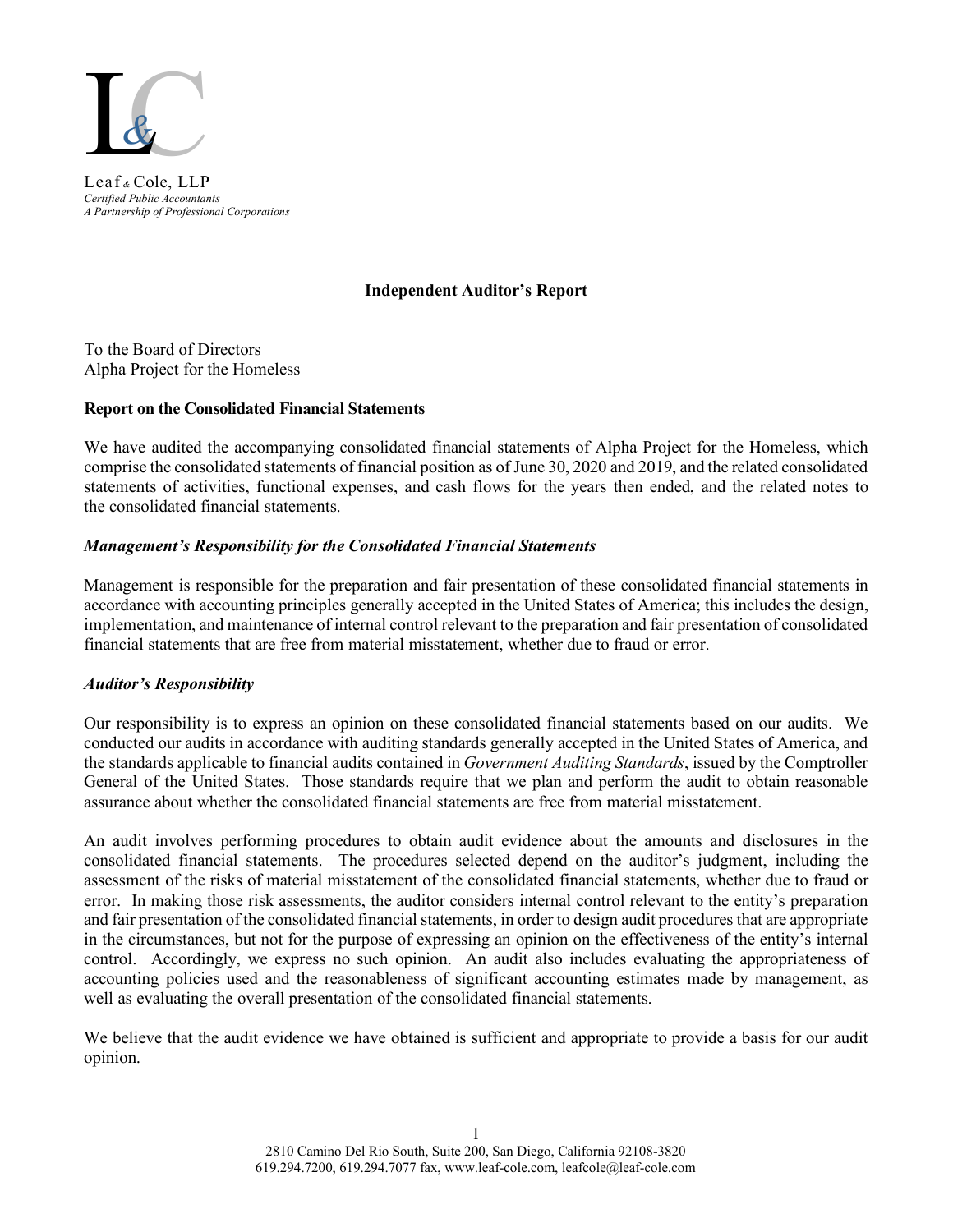#### *Opinion*

In our opinion, the consolidated financial statements referred to above present fairly, in all material respects, the consolidated financial position of Alpha Project for the Homeless as of June 30, 2020 and 2019, and the changes in their net assets and cash flows for the years then ended, in accordance with accounting principles generally accepted in the United States of America.

### *Other Matters*

#### *Other Information*

Our audits were conducted for the purpose of forming an opinion on the consolidated financial statements as a whole. The accompanying schedule of expenditures of federal awards, as required by Title 2 U.S. *Code of Federal Regulations* Part 200, *Uniform Administrative Requirements, Cost Principles, and Audit Requirements for Federal Awards*, is also not a required part of the consolidated financial statements*.* Such information is the responsibility of management, and was derived from and relates directly to the underlying accounting and other records used to prepare the consolidated financial statements. The information has been subjected to the auditing procedures applied in the audit of the consolidated financial statements, and certain additional procedures, including comparing and reconciling such information directly to the underlying accounting and other records used to prepare the consolidated financial statements, or to the consolidated financial statements themselves, and other additional procedures in accordance with auditing standards generally accepted in the United States of America. In our opinion, the information is fairly stated, in all material respects, in relation to the consolidated financial statements as a whole.

## **Other Reporting Required by** *Government Auditing Standards*

In accordance with *Government Auditing Standards*, we have also issued our report dated December 7, 2020, on our consideration of Alpha Project for the Homeless' internal control over financial reporting, and on our tests of its compliance with certain provisions of laws, regulations, contracts, and grant agreements and other matters. The purpose of that report is to describe the scope of our testing of internal control over financial reporting and compliance, and the results of that testing, and not to provide an opinion on the effectiveness of Alpha Project for the Homeless' internal control over financial reporting or on compliance. That report is an integral part of an audit performed in accordance with *Government Auditing Standards* in considering Alpha Project for the Homeless' internal control over financial reporting and compliance.

 $L$ eaf $3$ Cole  $LLP$ 

San Diego, California December 7, 2020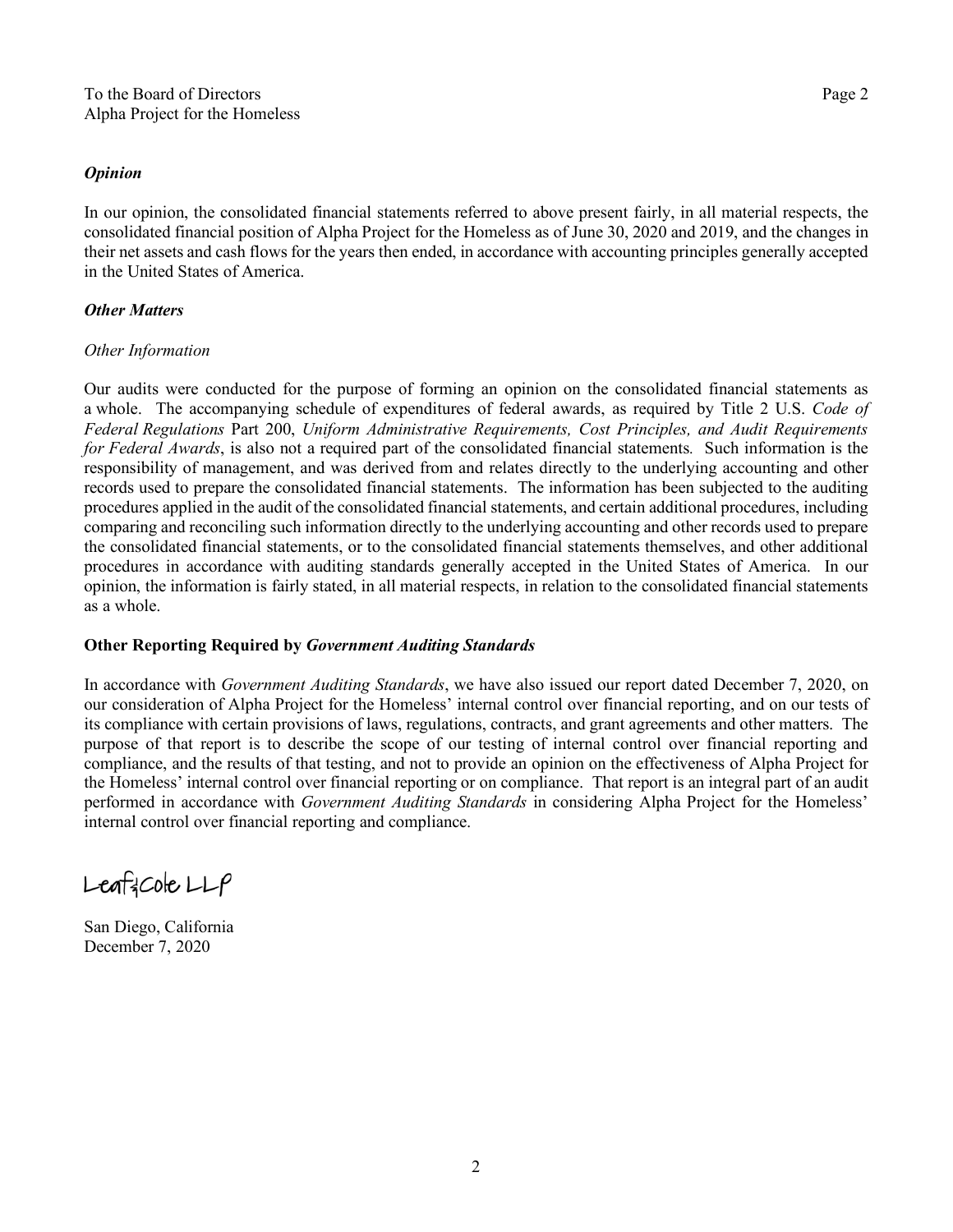#### **ALPHA PROJECT FOR THE HOMELESS CONSOLIDATED STATEMENTS OF FINANCIAL POSITION JUNE 30, 2020 AND 2019**

| <b>ASSETS</b>                                                              |                           |                            |
|----------------------------------------------------------------------------|---------------------------|----------------------------|
|                                                                            | 2020                      | 2019                       |
| <b>Current Assets:</b> (Notes 2, 4, 5 and 6)                               |                           |                            |
| Cash and cash equivalents                                                  | $\mathbb{S}$<br>9,033,649 | $\mathcal{S}$<br>4,485,227 |
| Investments                                                                | 396,492                   | 380,049                    |
| Grants and contracts receivable                                            | 3,698,176                 | 1,981,508                  |
| Prepaid expenses                                                           | 24,618                    | 180,930                    |
| Note receivable, current portion                                           | 33,193                    |                            |
| <b>Total Current Assets</b>                                                | 13,186,128                | 7,027,714                  |
| <b>Noncurrent Assets:</b> (Notes 2, 6, 7 and 8)                            |                           |                            |
| Note receivable, net of current portion                                    | 951,356                   |                            |
| Deposits                                                                   | 6,256                     | 1,189                      |
| Property and equipment, net                                                | 2,379,039                 | 2,217,177                  |
| Beneficial interest in endowment funds                                     | 54,227                    | 56,170                     |
| <b>Total Noncurrent Assets</b>                                             | 3,390,878                 | 2,274,536                  |
| <b>TOTAL ASSETS</b>                                                        | 16,577,006                | 9,302,250<br>\$            |
|                                                                            |                           |                            |
| <b>LIABILITIES AND NET ASSETS</b>                                          |                           |                            |
| <b>Current Liabilities:</b> (Notes 2 and 10)                               |                           |                            |
| Accounts payable                                                           | $\$$<br>896,777           | \$<br>120,155              |
| Accrued expenses                                                           | 571,552                   | 339,933                    |
| Deferred revenue                                                           |                           | 38,430                     |
| Client trust                                                               | 1,347                     | 1,251                      |
| Current portion of notes payable                                           | 32,021                    | 365,769                    |
| <b>Total Current Liabilities</b>                                           | 1,501,697                 | 865,538                    |
| <b>Noncurrent Liabilities:</b> (Note 10)                                   |                           |                            |
| Notes payable, net of current portion                                      | 472,765                   | 504,871                    |
| Interest payable                                                           | 82,188                    | 78,438                     |
| <b>Total Noncurrent Liabilities</b>                                        | 554,953                   | 583,309                    |
| <b>Total Liabilities</b>                                                   | 2,056,650                 | 1,448,847                  |
| <b>Commitments and Contingencies</b> (Notes 9, 13 and 14)                  |                           |                            |
|                                                                            |                           |                            |
| Net Assets: (Notes 2, 11 and 12)<br><b>Without Donor Restrictions</b>      |                           |                            |
|                                                                            | 14,357,797                | 7,637,079                  |
| <b>With Donor Restrictions:</b>                                            |                           |                            |
| Purpose restriction<br>Time restriction                                    | 108,332<br>4,127          | 160,154                    |
|                                                                            |                           | 6,070                      |
| Perpetual in nature                                                        | 50,100                    | 50,100                     |
| <b>Total Net Assets With Donor Restrictions</b><br><b>Total Net Assets</b> | 162,559<br>14,520,356     | 216,324                    |
|                                                                            |                           | 7,853,403                  |
| <b>TOTAL LIABILITIES AND NET ASSETS</b>                                    | 16,577,006<br>\$          | \$<br>9,302,250            |

The accompanying notes are an integral part of the consolidated financial statements.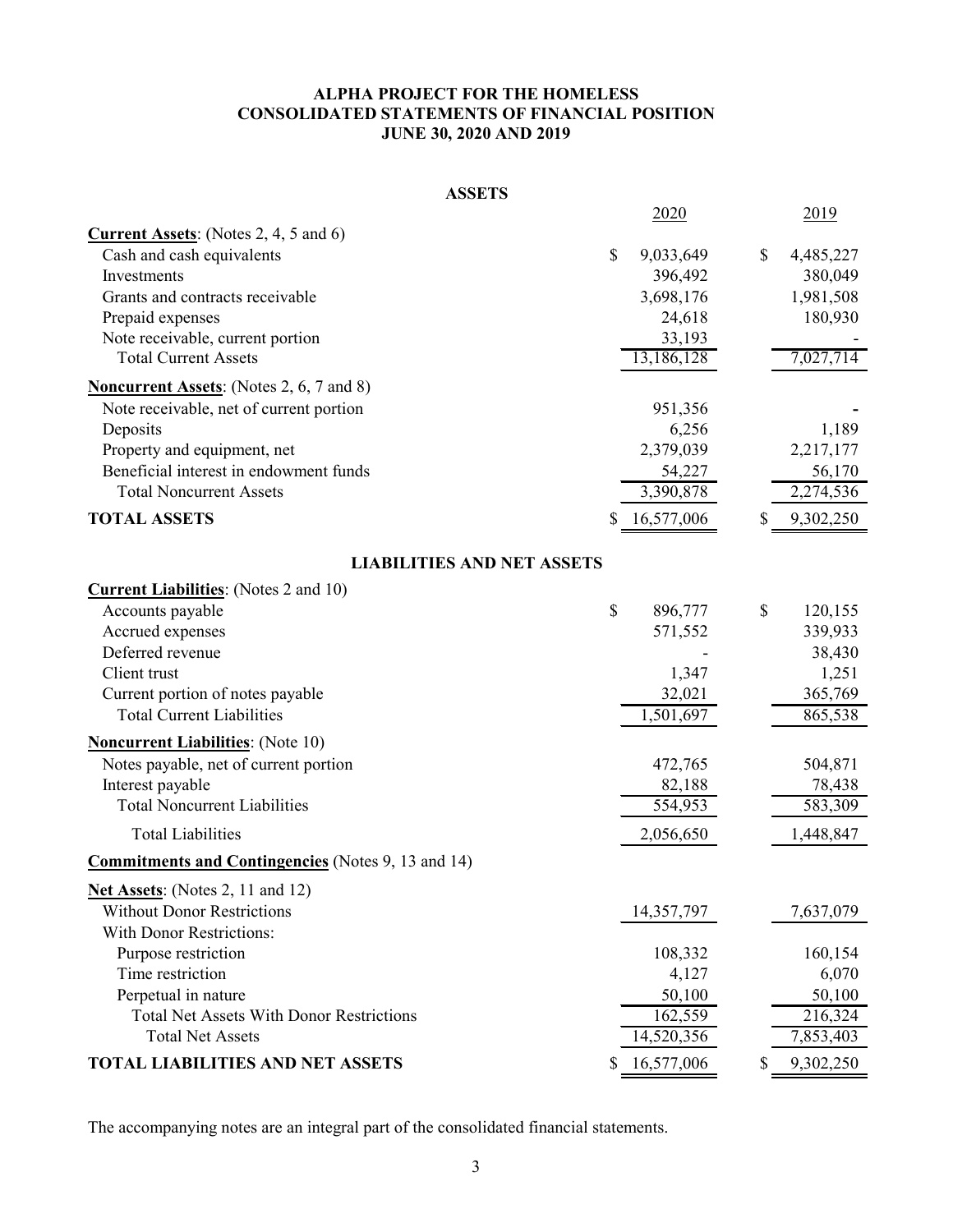### **ALPHA PROJECT FOR THE HOMELESS CONSOLIDATED STATEMENTS OF ACTIVITIES FOR THE YEARS ENDED JUNE 30, 2020 AND 2019**

|                                         |                  | 2020         |                             | 2019             |              |                            |  |  |
|-----------------------------------------|------------------|--------------|-----------------------------|------------------|--------------|----------------------------|--|--|
|                                         | Without          | With         |                             | Without          | With         |                            |  |  |
|                                         | Donor            | Donor        |                             | Donor            | Donor        |                            |  |  |
|                                         | Restrictions     | Restrictions | Total                       | Restrictions     | Restrictions | Total                      |  |  |
| <b>Support and Revenues:</b>            |                  |              |                             |                  |              |                            |  |  |
| Grants and contracts                    | \$<br>17,251,190 | -S           | 17,251,190<br><sup>S</sup>  | 14,010,350<br>\$ | \$           | 14,010,350<br>S            |  |  |
| Contributions                           | 8,120,818        | 48,565       | 8,169,383                   | 836,226          | 149,105      | 985,331                    |  |  |
| Program revenues                        | 2,414,391        |              | 2,414,391                   | 1,959,051        |              | 1,959,051                  |  |  |
| In-kind contributions                   | 1,540,175        |              | 1,540,175                   | 1,757,375        |              | 1,757,375                  |  |  |
| Investment income                       | 84,477           | 499          | 84,976                      | 38,643           | 1,859        | 40,502                     |  |  |
| Development and other fees              | 58,118           |              | 58,118                      | 873,427          |              | 873,427                    |  |  |
| Miscellaneous income                    | 26,927           |              | 26,927                      | 20,019           |              | 20,019                     |  |  |
| Net assets released from restrictions   | 102,829          | (102, 829)   |                             | 23,045           | (23, 045)    |                            |  |  |
| <b>Total Support and Revenues</b>       | 29,598,925       | (53,765)     | 29,545,160                  | 19,518,136       | 127,919      | 19,646,055                 |  |  |
| <b>Expenses:</b>                        |                  |              |                             |                  |              |                            |  |  |
| <b>Program Services:</b>                |                  |              |                             |                  |              |                            |  |  |
| Shelter programs and services           | 7,983,160        |              | 7,983,160                   | 5,024,843        |              | 5,024,843                  |  |  |
| Rehabilitation program services         | 5,741,783        |              | 5,741,783                   | 5,267,648        |              | 5,267,648                  |  |  |
| Permanent housing programs and services | 4,233,300        |              | 4,233,300                   | 3,542,959        |              | 3,542,959                  |  |  |
| Work programs                           | 1,747,265        |              | 1,747,265                   | 1,245,106        |              | 1,245,106                  |  |  |
| Permanent supportive housing assistance | 1,625,866        |              | 1,625,866                   | 744,844          |              | 744,844                    |  |  |
| Other programs                          | 669,359          |              | 669,359                     | 616,275          |              | 616,275                    |  |  |
| <b>Total Program Services</b>           | 22,000,733       |              | 22,000,733                  | 16,441,675       | $\sim$       | 16,441,675                 |  |  |
| <b>Supporting Services:</b>             |                  |              |                             |                  |              |                            |  |  |
| Management and general                  | 775,900          |              | 775,900                     | 722,151          |              | 722,151                    |  |  |
| Fundraising                             | 101,574          |              | 101,574                     | 103,124          |              | 103,124                    |  |  |
| <b>Total Supporting Services</b>        | 877,474          |              | 877,474                     | 825,275          |              | 825,275                    |  |  |
| <b>Total Expenses</b>                   | 22,878,207       |              | 22,878,207                  | 17,266,950       |              | 17,266,950                 |  |  |
| Change in Net Assets                    | 6,720,718        | (53,765)     | 6,666,953                   | 2,251,186        | 127,919      | 2,379,105                  |  |  |
| Net Assets at Beginning of Year         | 7,637,079        | 216,324      | 7,853,403                   | 5,385,893        | 88,405       | 5,474,298                  |  |  |
| <b>NET ASSETS AT END OF YEAR</b>        | 14,357,797<br>\$ | 162,559<br>S | 14,520,356<br><sup>\$</sup> | \$<br>7,637,079  | 216,324<br>S | <sup>\$</sup><br>7,853,403 |  |  |

The accompanying notes are an integral part of the consolidated financial statements.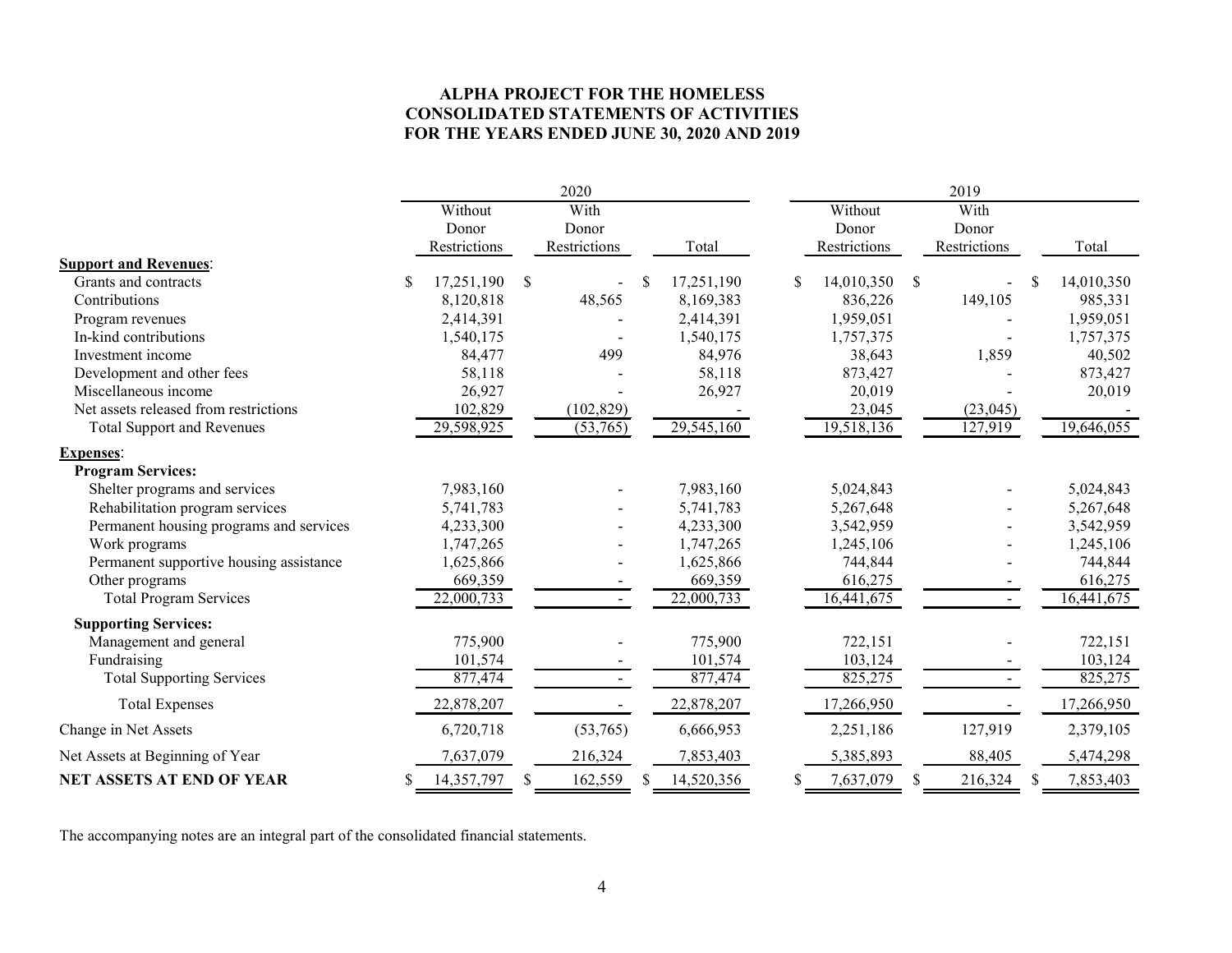### **ALPHA PROJECT FOR THE HOMELESS CONSOLIDATED STATEMENT OF FUNCTIONAL EXPENSES FOR THE YEAR ENDED JUNE 30, 2020**

|                                       |                | Program Services |                   |                          |                |                          | <b>Supporting Services</b> |                |                          |                  |
|---------------------------------------|----------------|------------------|-------------------|--------------------------|----------------|--------------------------|----------------------------|----------------|--------------------------|------------------|
|                                       |                | Permanent        |                   | Permanent                |                |                          |                            |                |                          |                  |
|                                       | Rehabilitation | Housing          | Shelter           | Supportive               |                |                          | Total                      |                |                          |                  |
|                                       | Program        | Programs and     | Programs and      | Housing                  | Other          | Work                     | Program                    | Management     | Fund-                    | Total            |
|                                       | Services       | Services         | Services          | Assistance               | Programs       | Programs                 | Services                   | and General    | Raising                  | Expenses         |
| <b>Salaries and Related Expenses:</b> |                |                  |                   |                          |                |                          |                            |                |                          |                  |
| Salaries and wages                    | 3,110,715<br>S | 1,818,203<br>- S | 4,260,620<br>- \$ | -S<br>550,781            | 357,886<br>- S | 973,988<br>-S            | 11,072,193<br>-S           | 306,284<br>- S | - S<br>35,177            | 11,413,654<br>-S |
| Payroll taxes and fringe benefits     | 648,376        | 393,249          | 810,160           | 114,057                  | 63,168         | 271,933                  | 2,300,943                  | 33,229         | 8,794                    | 2,342,966        |
| Total Salaries and Related Expenses   | 3,759,091      | 2,211,452        | 5,070,780         | 664,838                  | 421,054        | 1,245,921                | 13,373,136                 | 339,513        | 43,971                   | 13,756,620       |
| <b>Nonsalary Related Expenses:</b>    |                |                  |                   |                          |                |                          |                            |                |                          |                  |
| Advertising and marketing             | 5,832          | 133              | 5,707             | 90                       | 377            | 533                      | 12,672                     | 56,504         | 14,126                   | 83,302           |
| Auto and truck                        | 14,562         | 604              | 6,701             | 160                      | 5,147          | 55,637                   | 82,811                     | 7,417          | ÷,                       | 90,228           |
| Bank fees                             | 72             | 6,340            | 469               | 84                       | 308            | $\ddot{\phantom{1}}$     | 7,273                      | 3,347          | $\sim$                   | 10,620           |
| Bus tokens                            | 104            | 2,018            | 992               | $\sim$                   | 1,767          | $\blacksquare$           | 4,881                      |                | $\blacksquare$           | 4,881            |
| Client assist                         | 996            | 1,511,451        | 331               | $\overline{\phantom{a}}$ | 19,657         | $\overline{\phantom{a}}$ | 1,532,435                  | 736            | ä,                       | 1,533,171        |
| Contracted services                   |                |                  | $\sim$            | 27,725                   | 45,833         |                          | 73,558                     | 7,500          | $\blacksquare$           | 81,058           |
| Depreciation                          | 73,332         | 17,309           | 41,797            | 2,044                    | 60,541         | 46,447                   | 241,470                    | 19,198         |                          | 260,668          |
| Drug testing                          | 18,564         |                  |                   |                          |                |                          | 18,564                     |                | $\blacksquare$           | 18,564           |
| Dues and subscriptions                | 1,255          | 11,002           | 7,737             | 1,387                    | 2,924          |                          | 24,305                     | 6,945          |                          | 31,250           |
| Equipment rental                      | 46,057         | 14,993           | 468,538           | 3,123                    | 2,404          | 5,560                    | 540,675                    | 41,726         | ÷.                       | 582,401          |
| Food                                  | 414,117        | 1,531            | 1,333,747         | 416,739                  | 23,449         | 16,912                   | 2,206,495                  | 9              |                          | 2,206,504        |
| Fundraising                           |                |                  |                   | $\overline{a}$           |                |                          |                            |                | 39,087                   | 39,087           |
| Gasoline                              | 29,045         | 2,040            | 32,043            | 45                       | 17,232         | 45,239                   | 125,644                    | 20,090         | ä,                       | 145,734          |
| In-kind expenses                      | 999,096        | 26,013           | 177,581           | 321,881                  |                |                          | 1,524,571                  | 15,605         | ä,                       | 1,540,176        |
| Insurance                             | 50,417         |                  | 39,009            |                          | 20,480         |                          | 155,043                    |                |                          | 193,514          |
| Interest                              | 4,376          | 13,614<br>861    |                   |                          | 7,390          | 31,523<br>5,936          | 18,563                     | 38,471         |                          | 18,563           |
|                                       |                |                  |                   |                          |                |                          |                            |                |                          |                  |
| Licenses and fees                     | 5,766          | 2,007            | 5,023             | 209                      | 4,308          | 7,531                    | 24,844                     | 12,711         |                          | 37,555           |
| Medical expense                       | 2,303          | $\overline{a}$   |                   | 60                       | $\sim$         | 282                      | 2,645<br>296               | 44,272<br>503  |                          | 46,917<br>799    |
| Meetings                              |                | 468              |                   |                          | $\sim$         | (172)                    |                            |                | $\overline{a}$           |                  |
| Miscellaneous                         | 5,064          | 21,651           | 64,399            | 8,476                    | 738            | 1,585                    | 101,913                    | 72,556         | ÷.                       | 174,469          |
| Office expense                        | 26,496         | 15,911           | 37,862            | 5,982                    | 2,683          | 2,185                    | 91,119                     | 7,242          | $\overline{\phantom{a}}$ | 98,361           |
| Parking                               | 2,449          | 1,399            | 25,099            | 273                      | 476            | 604                      | 30,300                     | 1,147          | ÷                        | 31,447           |
| Postage                               | 297            | 55               | 75                | 79                       | $\overline{4}$ | 11                       | 521                        | 3,993          | 210                      | 4,724            |
| Professional fees                     | 38,337         | 60,526           | 22,333            | 117,793                  | 7,089          | 4,146                    | 250,224                    | 16,023         | ä,                       | 266,247          |
| Property taxes                        | 37,619         |                  |                   |                          | 3,352          | 1,634                    | 42,605                     |                | $\blacksquare$           | 42,605           |
| Rent                                  | 17,399         | 73,932           | 14,721            | 1,365                    | 1,004          | 2,913                    | 111,334                    | 8,478          | $\overline{a}$           | 119,812          |
| Repairs and maintenance               | 23,845         | 10,286           | 54,818            | 1,125                    | 827            | 7,555                    | 98,456                     | 659            | ä,                       | 99,115           |
| Stipends                              | 7,810          |                  |                   | $\ddot{\phantom{1}}$     |                | 188,912                  | 196,722                    |                |                          | 196,722          |
| Supplies                              | 42,308         | 22,858           | 401,754           | 46,715                   | 4,547          | 51,328                   | 569,510                    | 16,707         | 4,177                    | 590,394          |
| Supplies - Books                      | 11,749         |                  |                   |                          |                |                          | 11,749                     |                | $\overline{a}$           | 11,749           |
| Technology                            | 659            | 6,257            | 6,762             | 15                       | 30             | 71                       | 13,794                     | 411            | $\sim$                   | 14,205           |
| Telephone                             | 20,122         | 22,881           | 47,539            | 2,680                    | 6,701          | 4,930                    | 104,853                    | 161            | 3                        | 105,017          |
| Training                              | 2,435          | $\sim$           | 1,474             | 13                       | 129            |                          | 4,051                      |                |                          | 4,051            |
| Trash                                 | 19,319         |                  | 41,471            |                          |                | 12,270                   | 73,060                     | 95             |                          | 73,155           |
| Travel                                | 348            | 75,882           |                   | 1,073                    | ÷.             |                          | 77,303                     | 15,245         |                          | 92,548           |
| Uniforms                              |                |                  | 17,534            |                          | 1,321          | 4,864                    | 23,719                     | 18,636         |                          | 42,355           |
| Utilities                             | 60,542         | 99,826           | 56,864            | 1,892                    | 7,587          | 2,908                    | 229,619                    |                |                          | 229,619          |
| <b>Total Expenses</b>                 | 5,741,783<br>S | S<br>4,233,300   | 7,983,160<br>-S   | 1,625,866<br>-S          | - S<br>669,359 | 1,747,265<br>-S          | S<br>22,000,733            | 775,900<br>S   | 101,574<br>-S            | 22,878,207<br>S  |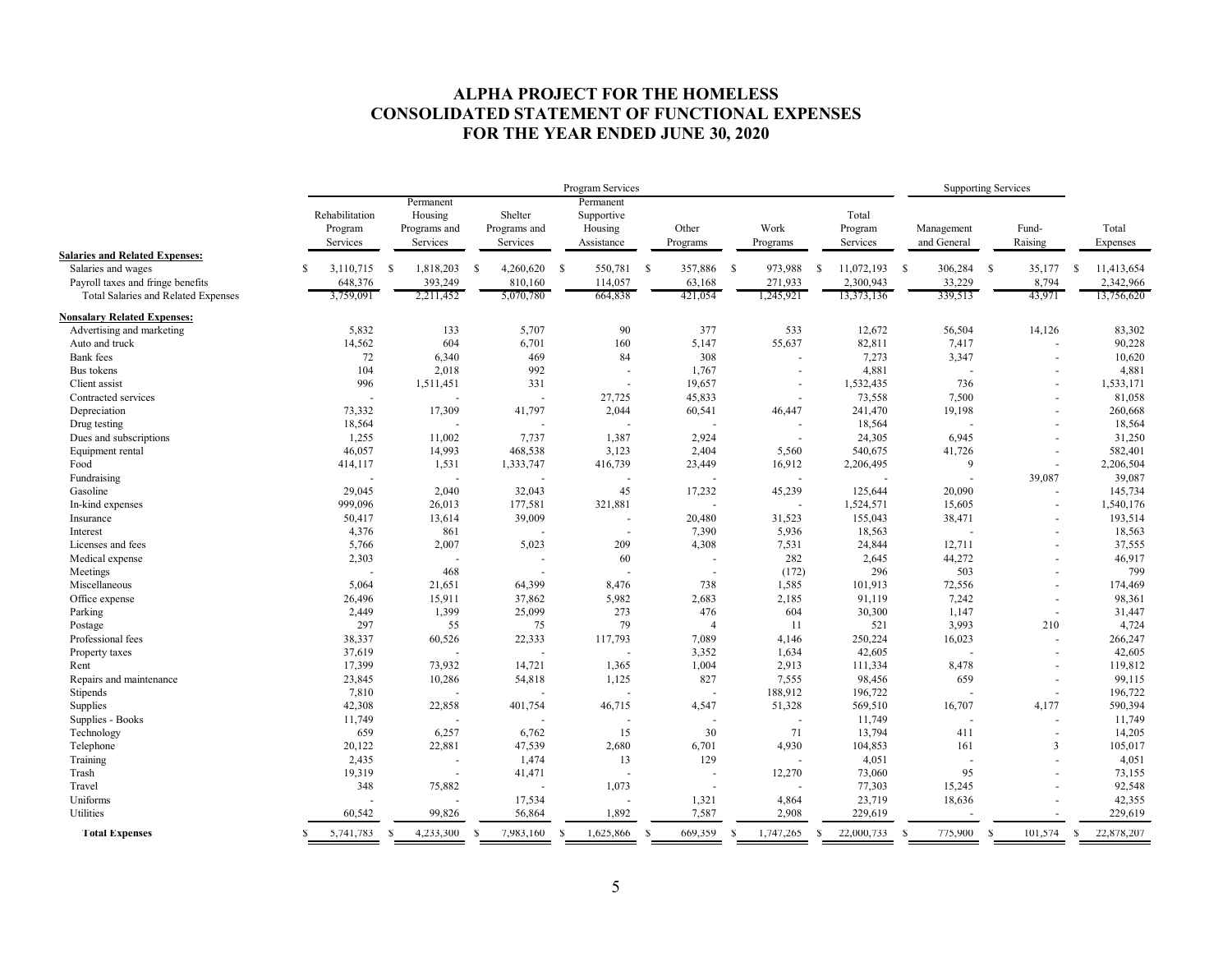### **ALPHA PROJECT FOR THE HOMELESS CONSOLIDATED STATEMENT OF FUNCTIONAL EXPENSES FOR THE YEAR ENDED JUNE 30, 2019**

|                                                                                 | Program Services     |                      |                           |                         |                          | <b>Supporting Services</b> |                        |                       |                          |                        |
|---------------------------------------------------------------------------------|----------------------|----------------------|---------------------------|-------------------------|--------------------------|----------------------------|------------------------|-----------------------|--------------------------|------------------------|
|                                                                                 |                      | Permanent            |                           | Permanent               |                          |                            |                        |                       |                          |                        |
|                                                                                 | Rehabilitation       | Housing              | Shelter                   | Supportive              |                          |                            | Total                  | Management            |                          |                        |
|                                                                                 | Program              | Programs and         | Programs and              | Housing                 | Other                    | Work                       | Program                | and                   | Fund-                    | Total                  |
|                                                                                 | Services             | Services             | Services                  | Assistance              | Programs                 | Programs                   | Services               | General               | Raising                  | Expenses               |
| <b>Salaries and Related Expenses:</b><br>Salaries and wages                     | 2,202,281<br>-S      | 1,421,693<br>-S      | 2,922,892                 | 252,456<br>- \$         | 272,997<br>-S            |                            | 7,869,824 \$           | 374,876 \$            |                          | 8,273,983              |
|                                                                                 |                      |                      | -S                        |                         |                          | 797,505<br>- \$            | -S                     |                       | 29,283                   | - S                    |
| Payroll taxes and fringe benefits<br><b>Total Salaries and Related Expenses</b> | 501,111<br>2,703,392 | 333,785<br>1,755,478 | 595,714<br>3,518,606      | 51,133<br>303,589       | 54,315<br>327,312        | 209,970<br>1,007,475       | 1,746,028<br>9,615,852 | (170, 356)<br>204,520 | 7,079<br>36,362          | 1,582,751<br>9,856,734 |
|                                                                                 |                      |                      |                           |                         |                          |                            |                        |                       |                          |                        |
| <b>Nonsalary Related Expenses:</b>                                              |                      |                      |                           |                         |                          |                            |                        |                       |                          |                        |
| Advertising and marketing                                                       | 331                  | ÷,                   | 284                       |                         | $\sim$                   | ÷,                         | 615                    | 55,559                | 13,890                   | 70,064                 |
| Auto and truck                                                                  | 20,072               | 42                   | 15,563                    | 4,830                   | 5,769                    | 25,017                     | 71,293                 | 16,428                | $\sim$                   | 87,721                 |
| Bank fees                                                                       | 72                   | 1,427                | 12                        |                         | $7\phantom{.0}$          | ä,                         | 1,518                  | 6,670                 | $\overline{\phantom{a}}$ | 8,188                  |
| Bus tokens                                                                      | 65                   | 717                  | 4,158                     | $\overline{a}$          | 264                      | ÷,                         | 5,204                  |                       | $\sim$                   | 5,204                  |
| Client assist                                                                   | 1,707                | 1,421,763            | 245                       |                         | 10,919                   | ÷                          | 1,434,634              |                       | $\overline{a}$           | 1,434,634              |
| Contracted services                                                             | 4,500                |                      | $\overline{a}$            | 102,674                 | 85,000                   | ä,                         | 192,174                | 7,500                 | $\overline{\phantom{a}}$ | 199,674                |
| Depreciation                                                                    | 94,526               | 10,471               | 20,797                    | 1,018                   | 57,209                   | 10,371                     | 194,392                | 20,262                |                          | 214,654                |
| Drug testing                                                                    | 19,523               |                      |                           |                         |                          |                            | 19,523                 |                       | $\overline{\phantom{a}}$ | 19,523                 |
| Dues and subscriptions                                                          | 1,440                | 611                  | 899                       | 387                     | 855                      | 142                        | 4,334                  | 8,781                 |                          | 13,115                 |
| Equipment rental                                                                | 33,608               | 11,993               | 17,328                    | 760                     | 369                      | 5,800                      | 69,858                 | 65,460                | $\sim$                   | 135,318                |
| Food                                                                            | 377,780              | 4,405                | 815,350                   | 211,825                 | 20,764                   | ÷,                         | 1,430,124              | 627                   | $\blacksquare$           | 1,430,751              |
| Fundraising                                                                     |                      |                      |                           |                         |                          |                            |                        |                       | 46,448                   | 46,448                 |
| Gasoline                                                                        | 45,328               | 3,234                | 21,059                    |                         | 18,207                   | 41,048                     | 128,876                | 16,654                |                          | 145,530                |
| In-kind expenses                                                                | 1,491,209            | 13,943               | 126,784                   | 86,937                  | 32,167                   |                            | 1,751,040              | 6,335                 |                          | 1,757,375              |
| Insurance                                                                       | 55,620               | 12,345               | 18,969                    |                         | 13,074                   | 22,559                     | 122,567                | 46,240                |                          | 168,807                |
| Interest                                                                        | 5,502                | 1,129                |                           | $\overline{a}$          | 7,729                    | 15,351                     | 29,711                 |                       |                          | 29,711                 |
| Licenses and fees                                                               | 59,178               | 1,320                | 2,677                     | 85                      | 4,202                    | 6,920                      | 74,382                 | 5,279                 | ÷,                       | 79,661                 |
| Medical expense                                                                 | 1,030                | 55                   | 273                       |                         | ÷.                       |                            | 1,358                  | 46,948                |                          | 48,306                 |
| Meetings                                                                        | 764                  | 2,268                | 4,382                     | 2,621                   | ÷.                       | 338                        | 10,373                 | 40,693                | $\overline{a}$           | 51,066                 |
| Miscellaneous                                                                   | 6,766                | 450                  | 1,830                     | 3,817                   | 713                      | 700                        | 14,276                 | 53,409                | $\blacksquare$           | 67,685                 |
| Office expense                                                                  | 16,922               | 8,850                | 12,950                    | 3,036                   | 2,140                    | 527                        | 44,425                 | 8,108                 | $\overline{\phantom{a}}$ | 52,533                 |
| Parking                                                                         | 1,923                | 1,039                | 1,277                     | 37                      | 352                      | 221                        | 4,849                  | 2,005                 | $\sim$                   | 6,854                  |
| Postage                                                                         | 1,449                | 605                  | 949                       | 25                      | 63                       | 158                        | 3,249                  | 4,671                 | 246                      | 8,166                  |
| Professional fees                                                               | 31,970               | 71,580               | 11,653                    | 55                      | 11,158                   | 1,115                      | 127,531                | 20,529                | ÷.                       | 148,060                |
| Property taxes                                                                  | 35,675               |                      |                           |                         | 33                       | 1,503                      | 37,211                 |                       | $\sim$                   | 37,211                 |
| Rent                                                                            | 19,669               | 74,390               | 16,449                    |                         | (1,063)                  | 2,027                      | 111,472                | 10,159                | L.                       | 121,631                |
| Repairs and maintenance                                                         | 27,732               | $\overline{a}$       | 16,936                    | 2,831                   | 852                      | 8,173                      | 56,524                 | 23,105                | $\sim$                   | 79,629                 |
| Stipends                                                                        | 8,495                |                      |                           | 184                     | 2,450                    | 62,479                     | 73,608                 |                       |                          | 73,608                 |
| Supplies                                                                        | 66,255               | 19,742               | 308,160                   | 19,510                  | 4,751                    | 20,648                     | 439,066                | 24,322                | 6,080                    | 469,468                |
| Supplies - Books                                                                | 13,739               |                      |                           |                         | $\sim$                   |                            | 13,739                 |                       | ÷.                       | 13,739                 |
| Technology                                                                      | 4,403                | 2,104                | 4,225                     | 5                       | 182                      | 504                        | 11,423                 | 283                   | $\overline{\phantom{a}}$ | 11,706                 |
| Telephone                                                                       | 20,314               | 8,768                | 13,005                    |                         | 1,346                    | 2,687                      | 46,120                 | 1,857                 | 98                       | 48,075                 |
| Training                                                                        | 3,235                | 415                  | 325                       |                         |                          |                            | 3,975                  | 105                   | ÷,                       | 4,080                  |
| Trash                                                                           | 17,418               |                      | 31,930                    |                         | $\overline{\phantom{a}}$ | 6,293                      | 55,641                 | 115                   | ä,                       | 55,756                 |
| Travel                                                                          | 586                  | 55,266               | 280                       | 618                     | $\overline{7}$           |                            | 56,757                 | 11,015                |                          | 67,772                 |
| Uniforms                                                                        | 6,069                |                      | 1,367                     |                         |                          |                            | 7,436                  | 14,402                | ÷,                       | 21,838                 |
| Utilities                                                                       | 69,381               | 58,549               | 36,121                    |                         | 9,444                    | 3,050                      | 176,545                | 110                   |                          | 176,655                |
| <b>Total Expenses</b>                                                           | 5,267,648<br>S       | 3,542,959<br>-S      | <sup>S</sup><br>5,024,843 | 744,844<br><sup>S</sup> | 616,275<br>-8            | 1,245,106<br>- 8           | S<br>16,441,675        | 722,151<br>- \$       | 103,124<br>-S            | S<br>17,266,950        |

The accompanying notes are an integral part of the consolidated financial statements.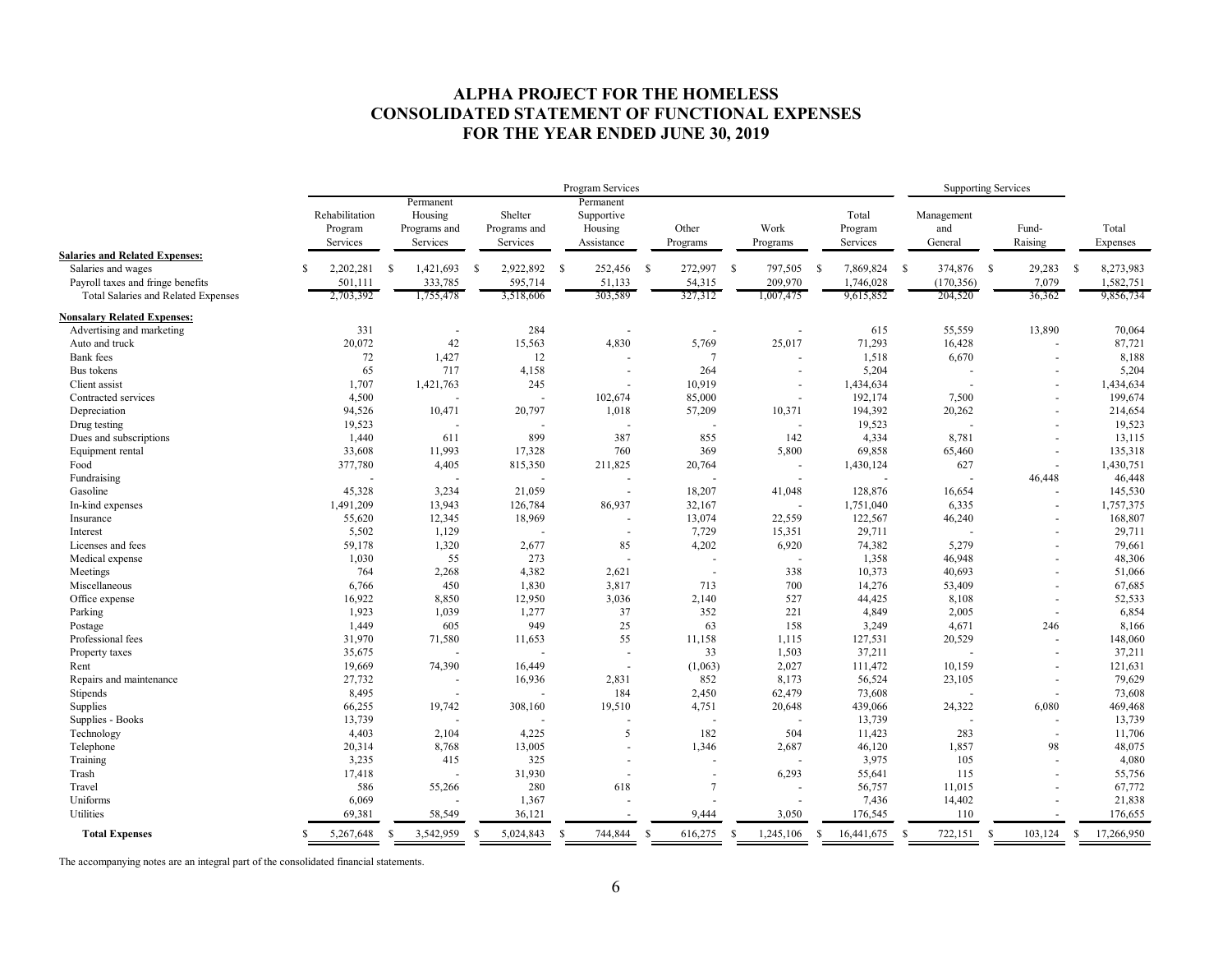### **ALPHA PROJECT FOR THE HOMELESS CONSOLIDATED STATEMENTS OF CASH FLOWS FOR THE YEARS ENDED JUNE 30, 2020 AND 2019**

|                                                                                    | 2020                   | 2019            |
|------------------------------------------------------------------------------------|------------------------|-----------------|
| <b>Cash Flows From Operating Activities:</b>                                       |                        |                 |
| Change in net assets                                                               | \$<br>6,666,953        | \$<br>2,379,105 |
| Adjustments to reconcile change in net assets                                      |                        |                 |
| to net cash provided by operations:                                                |                        |                 |
| Depreciation                                                                       | 260,668                | 214,654         |
| Net realized and unrealized gains on investments                                   | (26, 534)              | (11, 975)       |
| <b>Endowment contributions</b>                                                     |                        | (100)           |
| Beneficial interest in endowment funds gain                                        | (499)                  | (1,859)         |
| (Increase) Decrease in:                                                            |                        |                 |
| Grants and contracts receivable                                                    | (1,716,668)            | (960, 711)      |
| Prepaid expenses                                                                   | 156,312                | (157, 684)      |
| Increase (Decrease) in:                                                            |                        |                 |
| Accounts payable                                                                   | 776,622                | (30, 175)       |
| Accrued expenses                                                                   | 231,619                | (46,992)        |
| Deferred revenue                                                                   | (38, 430)              | (70,316)        |
| Client trust                                                                       | 96                     | (17, 403)       |
| Interest payable                                                                   | 3,750                  | 3,751           |
| Net Cash Provided by Operating Activities                                          | $\overline{6,3}13,889$ | 1,300,295       |
| <b>Cash Flows From Investing Activities:</b>                                       |                        |                 |
| Sales (Purchases) of investments, net                                              | 10,091                 | (27,091)        |
| Note receivable advance                                                            | (1,003,234)            |                 |
| Note receivable payments                                                           | 18,685                 |                 |
| Payment for deposits                                                               | (5,067)                |                 |
| Purchase of property and equipment                                                 | (422, 530)             | (276,986)       |
| Change in beneficial interest in endowment funds                                   | 2,442                  | 2,282           |
| Net Cash Used in Investing Activities                                              | (1,399,613)            | (301, 795)      |
| <b>Cash Flows From Financing Activities:</b>                                       |                        |                 |
| Repayments of line-of-credit, net                                                  |                        | (28,318)        |
| Repayments on notes payable                                                        | (365, 854)             | (50, 107)       |
| <b>Endowment contributions</b>                                                     |                        | 100             |
| Net Cash Used in Financing Activities                                              | (365, 854)             | (78, 325)       |
| Net Increase in Cash and Cash Equivalents                                          | 4,548,422              | 920,175         |
| Cash and Cash Equivalents at Beginning of Year                                     | 4,485,227              | 3,565,052       |
| CASH AND CASH EQUIVALENTS AT END OF YEAR                                           | 9,033,649              | 4,485,227       |
| <b>Supplemental Disclosure of Cash Flow Information:</b><br>Cash paid for interest | 14,812<br>\$           | \$<br>23,722    |

The accompanying notes are an integral part of the consolidated financial statements.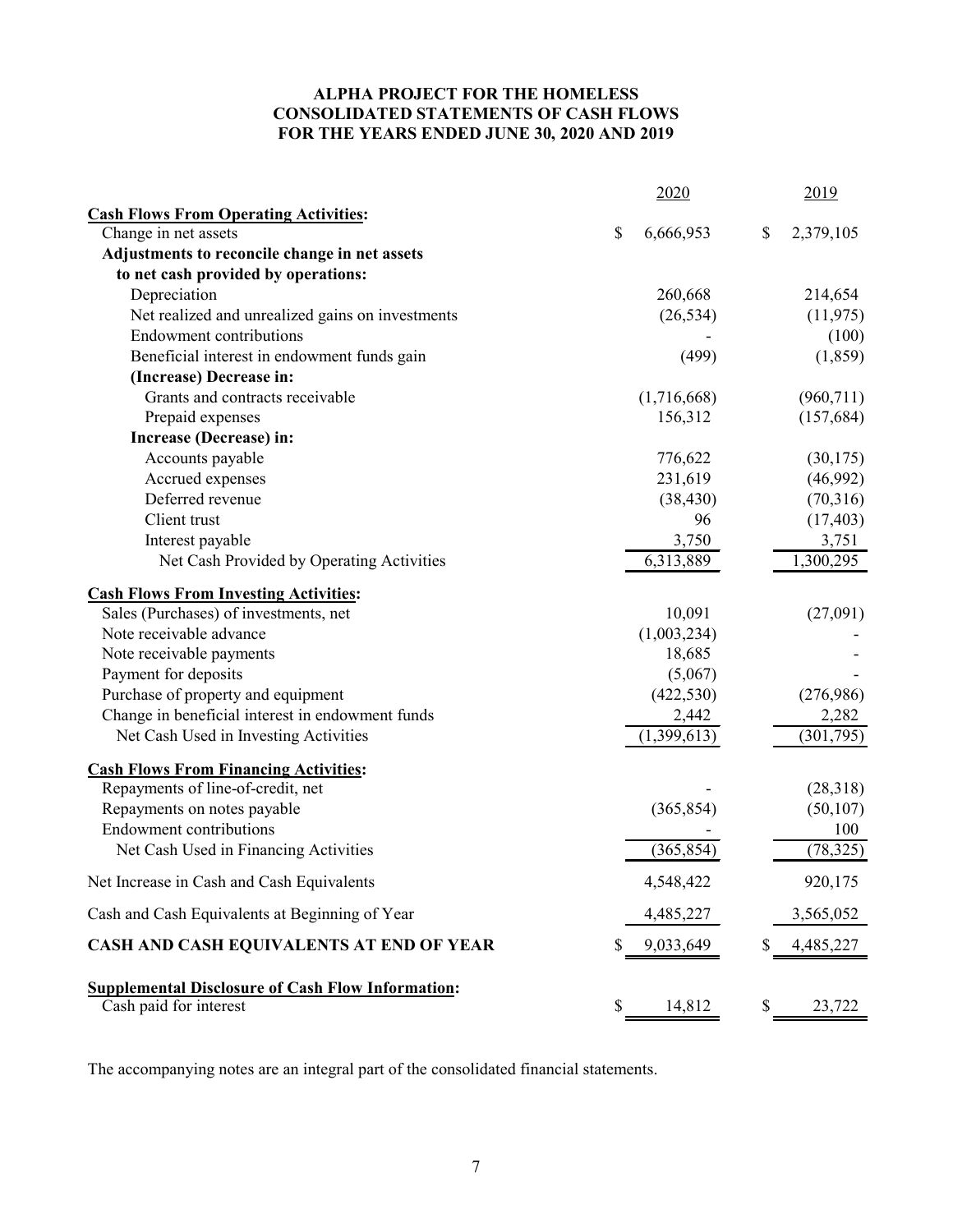### **Note 1 - Organization:**

The consolidated financial statements include the following entities:

#### **Alpha Project for the Homeless**

Alpha Project for the Homeless ("Alpha Project") was organized in February 1987 under the Nonprofit Public Benefit Corporation Law, for public and charitable purposes. The mission of Alpha Project is to empower individuals, families, and communities by providing work, recovery, and support services to people who are motivated to change their lives and achieve self-sufficiency. Alpha Project's many programs are available to all persons in need regardless of race, creed, color, ethnicity, national origin, religion, gender, or sexual orientation.

Alpha Project strives not to manage homelessness, but rather to end it for its clients. The agency's programs do not aim at making homelessness easier, or less costly, or more tolerable. Alpha Project breaks the cycle of homelessness and provides an alternate direction for its clients out of hopelessness and despair, and into a life of responsibility and dignity.

Each program offered by the Alpha Project focuses on assisting participants to attain their own optimal level of independence. For most of the program participants, successful completion of the programs will mean complete and permanent independence through education, employment, sobriety, and stability. For those clients with special needs, the programs maximize their own potential and support as much independence as possible. All of the clients, regardless of their history, are encouraged, supported, and assisted in reaching their maximum potential with dignity and respect.

#### **Alpha Square Pizzeria and Deli, LLC**

Alpha Square Pizzeria and Deli, LLC ("Alpha Square Pizzeria") was incorporated as a single-member limited liability corporation on June 8, 2016. Alpha Square Pizzeria was non-operative for the years ended June 30, 2020 and 2019 and was dissolved on June 30, 2020.

The following is a brief description of Alpha Project's programs:

#### **Shelter Programs and Services**

#### **Temporary Bridge Shelters**

Alpha Project operates two *Temporary Bridge Shelters* for single adults in downtown San Diego on behalf of the City of San Diego. *Bridge Shelter #1* is located at the corner of 16th Street and Newton Avenue. *Bridge Shelter #2* is located at 1710 Imperial Avenue. The programs utilize tools designed to effectively serve the target population in a welcoming and solutions-focused environment. Clients at the sprung structures receive emergency housing including restrooms, showers, laundry, meals, and supplies. An array of services are offered through Alpha Project and partners including medical and behavioral health services.

#### **Cortez Hill Family Center - Interim Housing Program**

Operated on behalf of the City of San Diego, *Cortez Hill Family Center – Interim Housing Program* offers emergency housing for homeless families with children. The program provides safe housing, meals, access to education, medical, and other wrap-around services for families with children to thrive and prepare for longerterm or permanent housing, as well as successfully promote self-sufficiency, wellness, and recovery.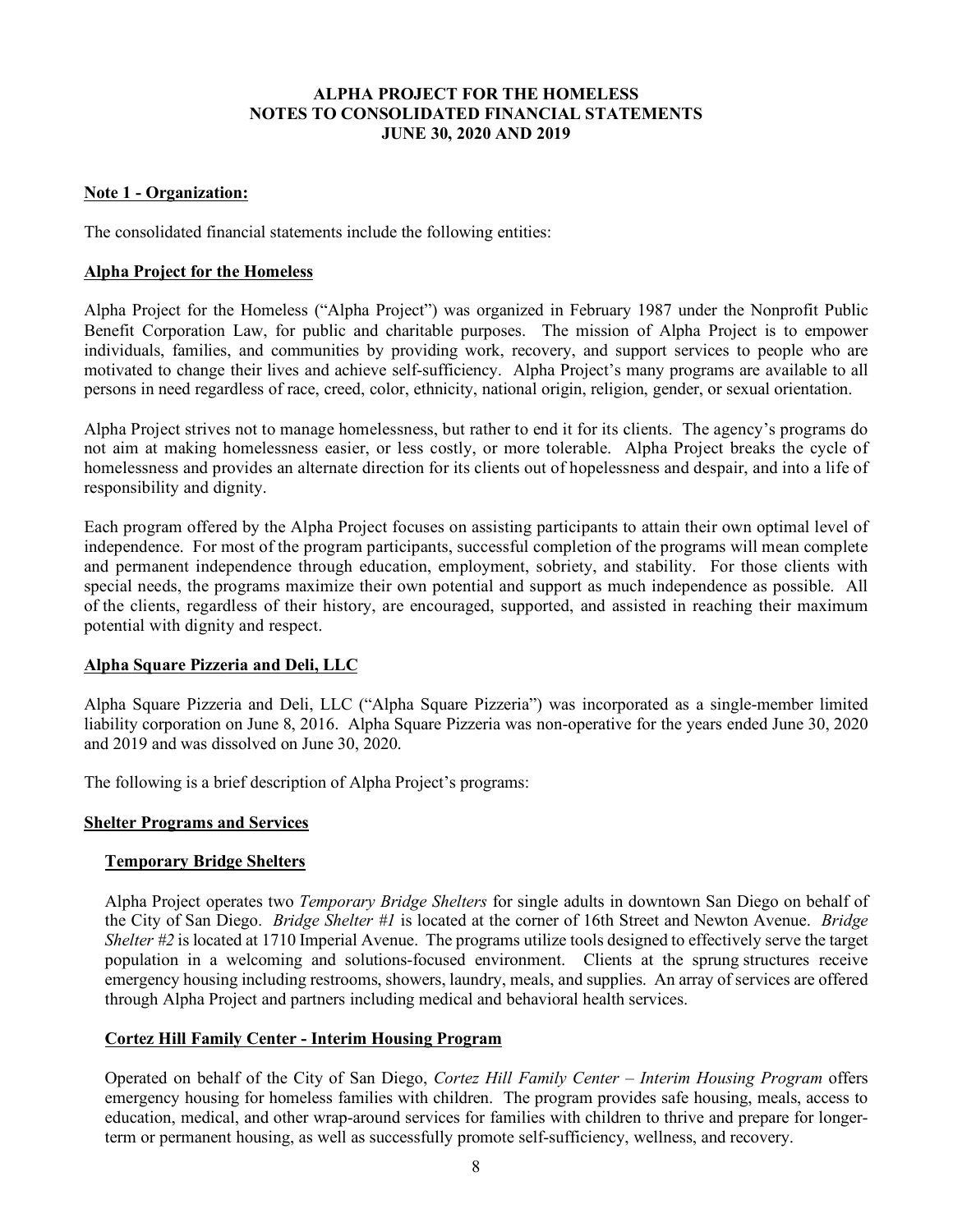#### **Note 1 - Organization: (Continued)**

#### **Residential Treatment Program and Services**

#### **Casa Raphael – Residential Substance Use Disorder Program**

*Casa Raphael*, located at 993 and 975 Postal Way in Vista, CA is a state-licensed and certified residential treatment program for men in recovery from substance abuse. The program provides housing, food, recovery workshops, case management, mental health counseling, access to healthcare, work, financial assistance, and other support services. The program offers an intensive 12-week environment in which residents participate in an evidence-based practice curriculum.

#### **Permanent Housing Programs and Services**

#### **Rapid Re-Housing**

The *Rapid Re-Housing Program* provides housing navigation and location, case management, and financial assistance to permanently house individuals and families. The program provides application, security deposit, and short-term or medium-term rental assistance, as well as assists in securing needed furniture and supplies. The program also assists clients to access support services and resources including medical, behavioral health, legal, work training, and employment.

#### **Home Finder & Tenant Peer Support Services (TPSS)**

*Home Finder* and *Tenant Peer Support Services (TPSS)* programs serve clients who are 1) ages 18 years or older, 2) homeless, 3) experience serious mental illness, and 4) connected to designated County of San Diego Behavioral Health Services (BHS) outpatient clinics. Staff meets with clients at designated clinics where they start the housing process to include needs assessment, housing location, housing navigation, and supportive services. Staff also coordinates, brokers, and schedules appropriate client services with external medical, dental, and housing opportunities to meet client needs.

#### **Homeless Prevention and Case Management**

Alpha Project operates two prevention programs including the *Homeless Prevention and Diversion Services* program which provides single episodes of assistance with short-term case management. The *Housing Navigation and Case Management Services* for the Homeless program offers longer-term prevention support through ongoing case management and referrals to supportive services.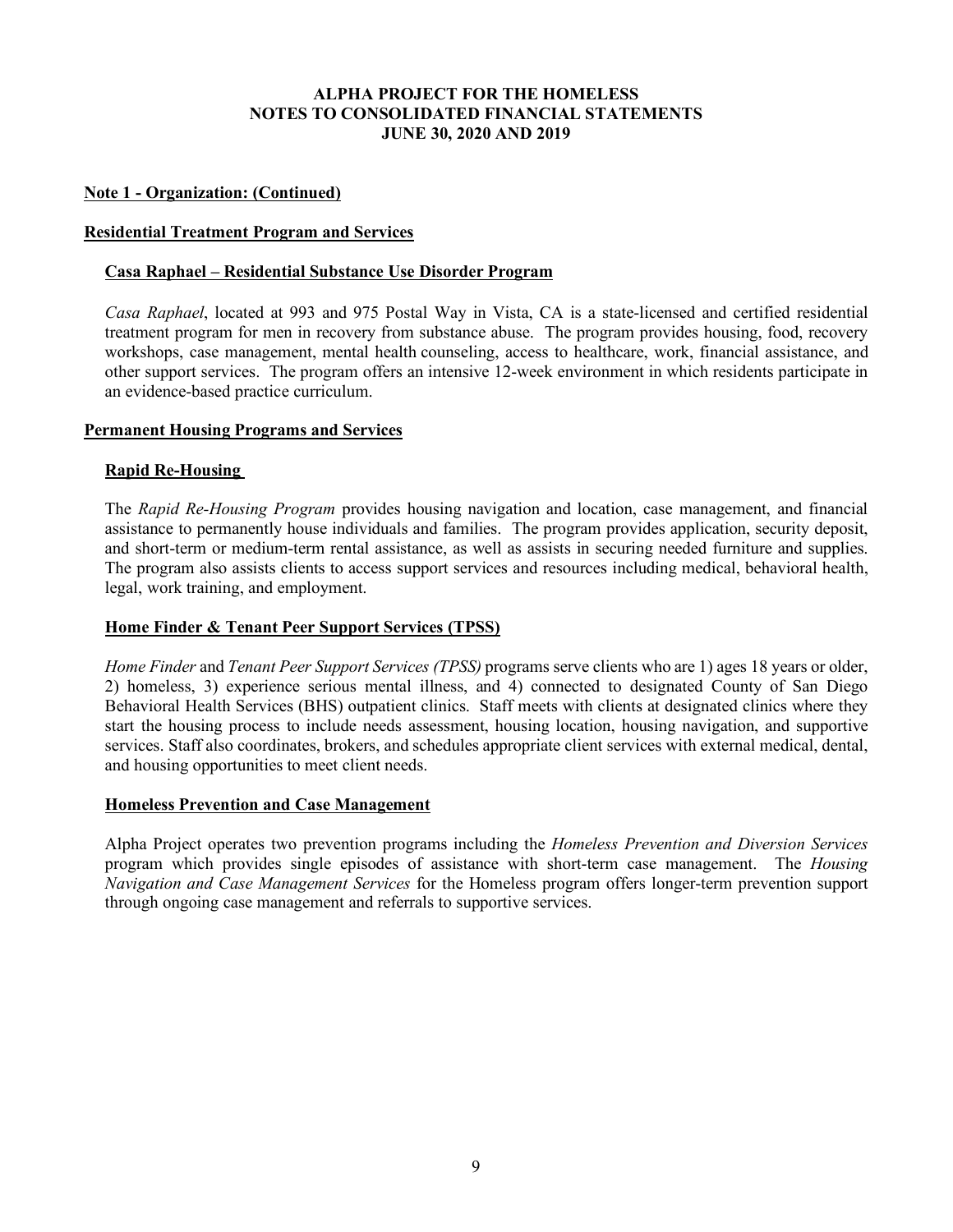#### **Note 1 - Organization: (Continued)**

#### **Permanent Supportive Housing Assistance**

#### **Alpha Square**

*Alpha Square*, welcoming residents since 2015, is located at 550 14th Street in Downtown San Diego and incorporates 203 units, including two management units, along with onsite laundry, computer lab, food pantry, commercial kitchen, community rooms, and rooftop terrace. Alpha Square provides supportive, affordable, and sustainable housing with access to on-site support services to address needs such as mental health counseling, addiction counseling, enrolling in benefits, financial support, and access to long-term treatment and other services.

#### **Alpha Lofts**

Launched in 2019, *Alpha Lofts* located at 3808 El Cajon Blvd. in Normal Heights is a supportive affordable housing complex for homeless veterans in San Diego. Alpha Project staff provides essential support services for the residents of Alpha Lofts, which offers 53 units including one manager's unit, as well as an onsite food pantry, computer lab, laundry room, and terrace. The program also connects residents to medical, behavioral health, and other necessary services.

#### **Other Programs**

#### **Food Services Program**

Alpha Project's commercial kitchen at Alpha Square is instrumental in the delivery of food services to the agency's many programs including the preparation of over 200,000 hot meals annually to shelter residents. The program also helps stock the agency's three food pantries at Alpha Square, Alpha Lofts, and Luther Tower, as well as prepares food kits for clients moving into housing of their own and emergency food kits as needed for seniors, disabled, and chronically ill clients.

#### **Homeless Outreach**

At the core of all of Alpha Project's facilities and services is a program of *Homeless Outreach*, designed not only to assist those in need in accessing needed services but also to assist the surrounding neighborhood in addressing homeless-related issues. Operating in the City of San Diego, City of Vista, Chula Vista City, National City, and the Port of San Diego, outreach workers are trained in crisis response and de-escalation, with access to food, transportation and a wealth of referral sources to help individuals and families still homeless connect with housing and other sources of support.

### **Case Management at Luther Tower**

*Luther Tower* offers 200 units of affordable housing to seniors. Alpha Project's *Case Management services at Luther Tower* offers residents with support accessing services and supplies including medical, behavioral health, food, as well as other wrap-arounds services.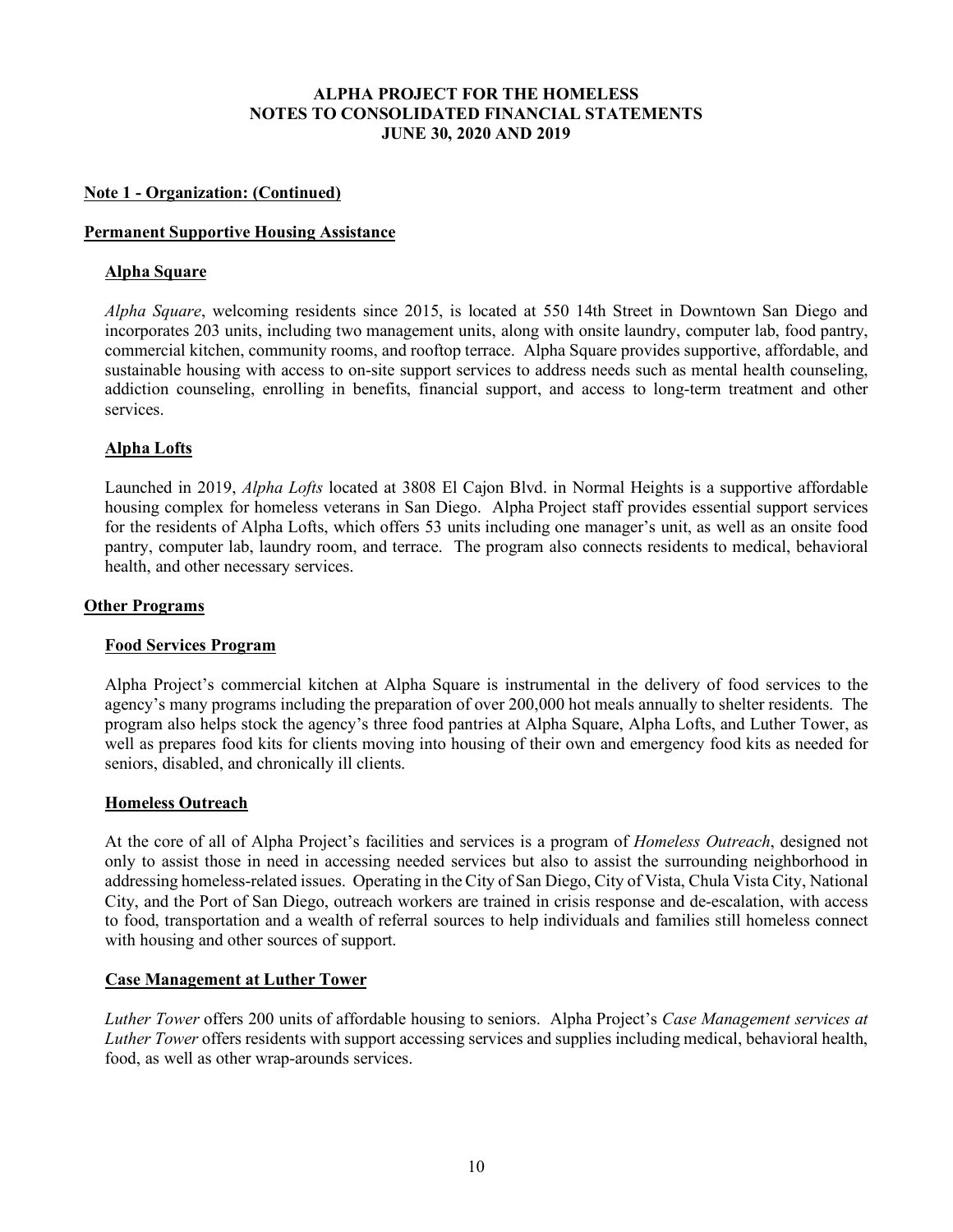#### **Note 1 - Organization: (Continued)**

#### **Other Programs (Continued)**

#### **Hospice for the Homeless & Living with Dignity**

In response to the homeless deaths that occur on the streets of San Diego, in 2007 Alpha Project launched *Hospice for the Homeless* and *Living with Dignity* to provide financial assistance to homeless people diagnosed with a terminal or chronic illness*. Hospice for the Homeless* caters to those diagnosed by a physician as having 6 months or less to live. While the client's chosen hospice provider delivers medical & nursing care, medications, social worker, and behavioral health and spiritual counseling, Alpha Project provides financial assistance including security deposit, rental assistance, furniture, food, and other supplies not covered by hospice. *Living with Dignity* provides one-time assistance to help seniors, those with physical disabilities or other debilitating illnesses with emergency or critical needs such as rental assistance, transportation, food, and mobility devices such as wheelchairs, walkers, walking sticks, etc.

#### **Alpha House**

*Alpha House* is designed to provide sober living and transitional housing to those needing safe, clean, and affordable housing while transitioning back into the workforce through participation in Alpha Project's *Special Projects* work program.

#### **Work Programs**

#### **Special Projects**

*Special Projects* provides meaningful work and training opportunities to eligible clients able to work. Throughout the year, Alpha Project contracts directly with various public departments and private entities to provide weed and brush abatement services, and other community benefit projects, to neighborhoods and rural areas throughout San Diego County.

#### **Wheels of Change**

*Wheels of Change* offers work opportunities, paying minimum wage, to individuals residing at Alpha Project's *Temporary Bridge Shelter* programs. *Wheels of Change* empowers shelter residents, builds self-esteem, and provides meaningful work experience while giving back to the community.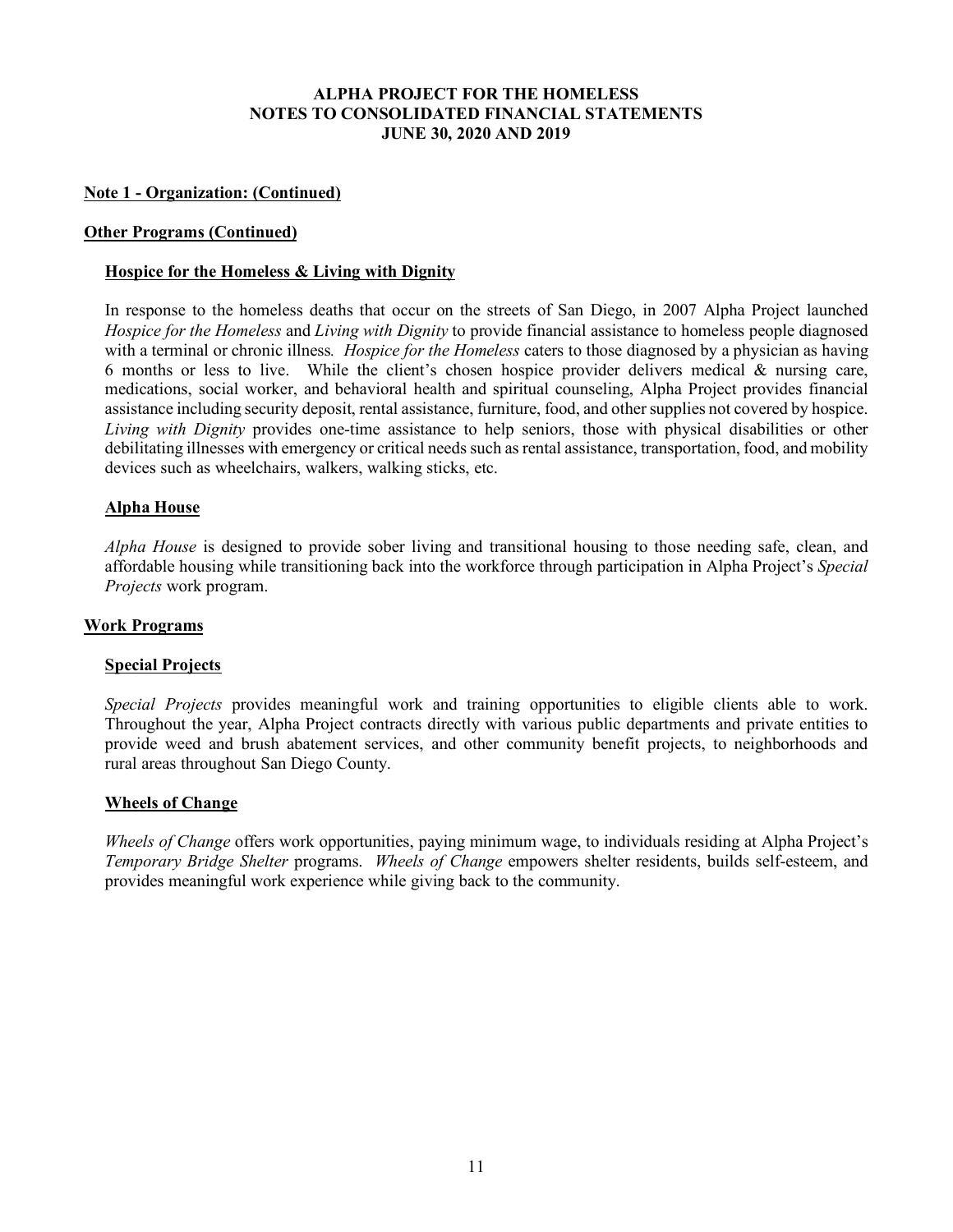#### **Note 2 - Significant Accounting Policies:**

#### **Consolidated Financial Statements**

The consolidated financial statements include the accounts of Alpha Project for the Homeless and Alpha Square Pizzeria and Deli, LLC, which are collectively referred to as "Alpha Project". All material intercompany transactions have been eliminated in consolidation.

#### **Accounting Method**

The consolidated financial statements of Alpha Project have been prepared on the accrual basis of accounting, which is in accordance with accounting principles generally accepted in the United States of America (U.S. GAAP), and, accordingly, reflect all significant receivables, payables, and other liabilities.

#### **Financial Statement Presentation**

Net assets, revenues, gains, and losses are classified based on the existence or absence of donor or grantorimposed restrictions. Accordingly, net assets and changes thereon are classified and reported as follows:

- Net Assets Without Donor Restrictions Net assets available for use in general operations, and not subject to donor (or certain grantor) restrictions.
- Net Assets With Donor Restrictions Net assets subject to donor (or certain grantor) imposed restrictions. Some donor-imposed restrictions are temporary in nature, such as those that will be met by the passage of time or other events specified by the donor. Other donor-imposed restrictions are perpetual in nature, where the donor stipulates that resources be maintained in perpetuity. Donorimposed restrictions are released when a restriction expires, that is, when the stipulated time has elapsed, when the stipulated purpose for which the resource was restricted has been fulfilled, or both.

#### **Estimates**

The preparation of consolidated financial statements in conformity with accounting principles generally accepted in the United States of America requires management to make estimates and assumptions that affect the reported amounts of assets and liabilities and disclosure of contingent assets and liabilities at the date of the consolidated financial statements, and the reported amounts of revenues and expenses during the reporting period. Actual results could differ from those estimates.

#### **Risks and Uncertainties**

Alpha Project invests in various types of investment securities which are exposed to various risks, such as interest rate, market, and credit risks. Due to the level of risk associated with certain investment securities, it is at least reasonably possible that changes in the values of investment securities will occur in the near-term, and such changes could materially affect the amounts reported in the consolidated statements of financial position.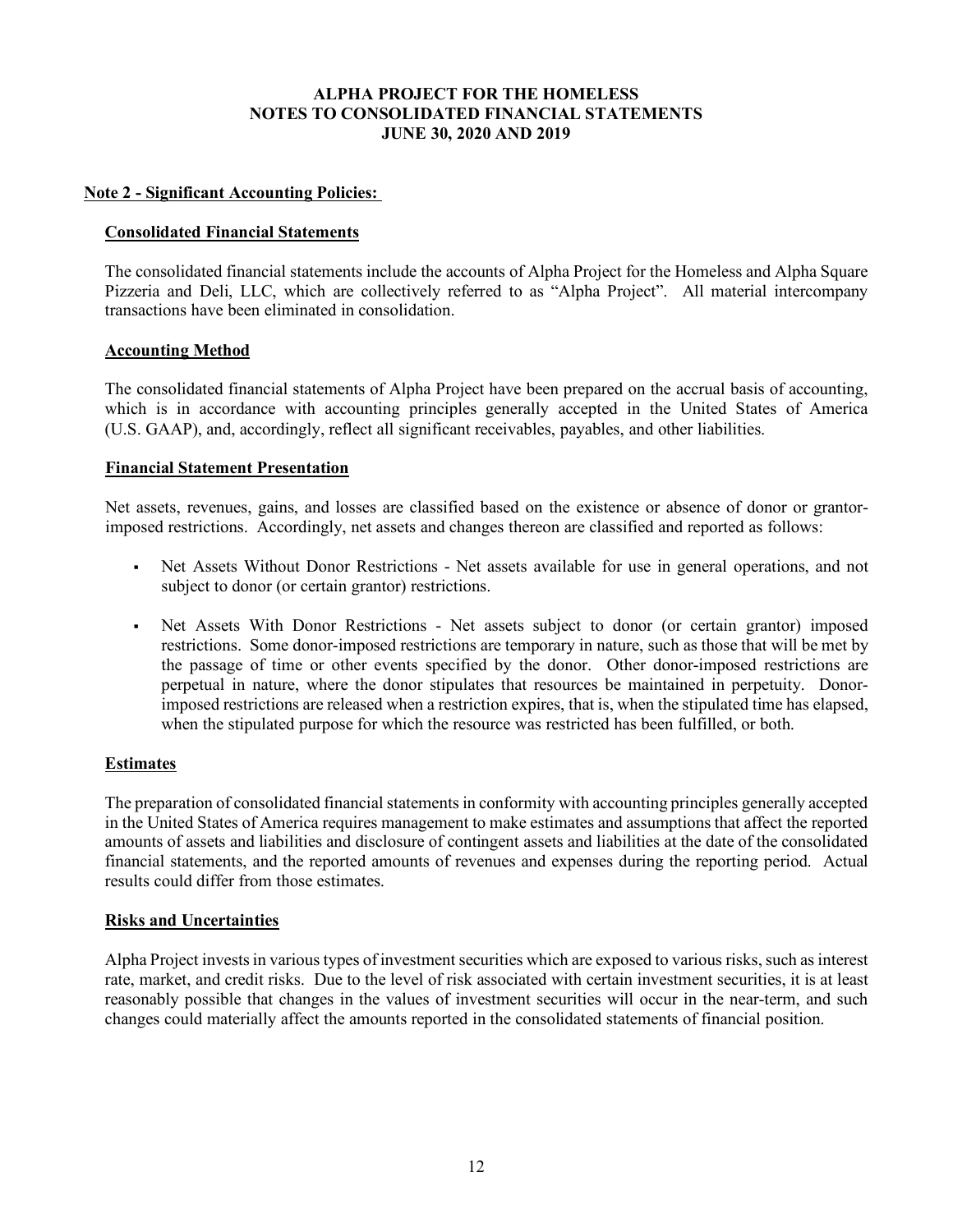### **Note 2 - Significant Accounting Policies: (Continued)**

#### **Fair Value Measurements**

Fair value accounting standards define fair value, establish a framework for measuring fair value, outline a fair value hierarchy based on inputs used to measure fair value, and enhance disclosure requirements for fair value measurements. The fair value hierarchy distinguishes between market participant assumptions based on market data obtained from sources independent of the reporting entity (observable inputs that are classified within Level 1 or 2 of the hierarchy), and the reporting entity's own assumptions about market participant assumptions (unobservable inputs classified within Level 3 of the hierarchy).

- Level 1 inputs are quoted prices in active markets for identical investments that the investment manager has the ability to access at the measurement date.
- Level 2 inputs are inputs, other than quoted prices included within Level 1, that are observable for the investment, either directly or indirectly.
- Level 3 inputs are unobservable inputs for the investment.

Alpha Project's consolidated statements of financial position include the following financial instruments that are required to be measured at fair value on a recurring basis:

- Investments in mutual funds and corporate stocks are considered Level 1 assets and are reported at fair value based on quoted prices in active markets for identical assets at the measurement date.
- Investments in mortgage-backed securities are considered Level 2 assets and are reported at fair value based on quoted prices in active markets for similar assets at the measurement date.
- Beneficial interest in endowment funds held by San Diego Foundation is considered a Level 3 asset, which represents the fair value of the underlying assets as reported by San Diego Foundation (Note 8).

#### **Allowance for Doubtful Accounts**

Bad debts are recognized on the allowance method, based on historical experience and management's evaluation of outstanding receivables. Management believes that all grants and contracts receivable were fully collectible; therefore, no allowance for doubtful grants and contracts receivable was recorded at June 30, 2020 and 2019.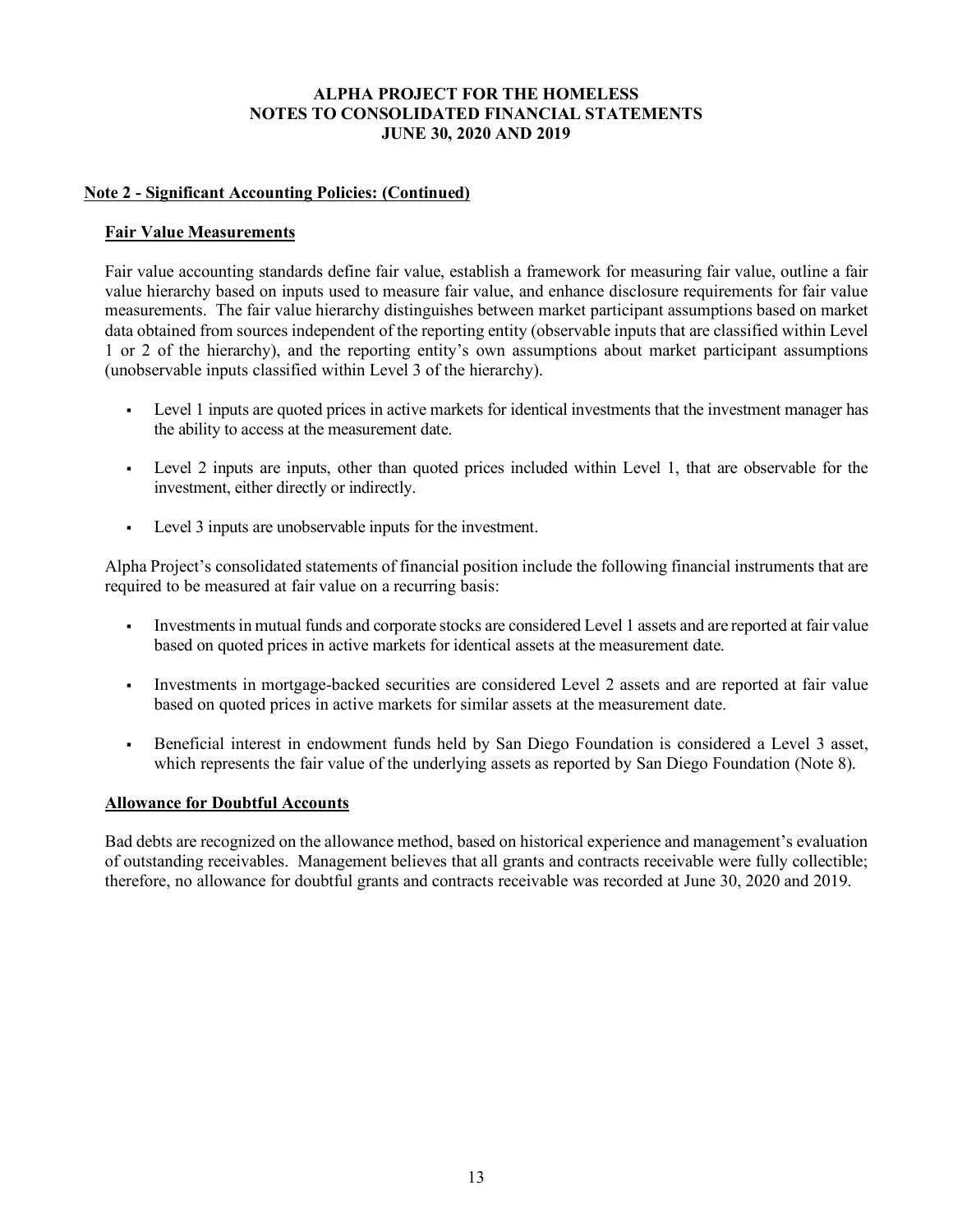#### **Note 2 - Significant Accounting Policies: (Continued)**

#### **Capitalization and Depreciation**

Alpha Project capitalizes all expenditures in excess of \$500 for property and equipment at cost, while donations of property and equipment are recorded at their estimated fair values. Such donations are reported as support without donor restrictions unless the donor has restricted the donated asset to a specific purpose. Assets donated with explicit restrictions regarding their use, and contributions of cash that must be used to acquire property and equipment, are reported as support with donor restrictions. Absent donor stipulations regarding how those donated assets must be maintained, Alpha Project reports expirations of donor restrictions when the donated or acquired assets are placed in service as instructed by the donor. Alpha Project reclassifies net assets with donor restrictions to net assets without donor restrictions at that time. Property and equipment are depreciated using the straight-line method over the estimated useful asset lives as follows:

| Buildings and improvements        | 7 - 40 years |
|-----------------------------------|--------------|
| Equipment, furniture and fixtures | 5 - 7 years  |
| Vehicles                          | 5 - 7 years  |

Depreciation totaled \$260,668 and \$214,654 for the years ended June 30, 2020 and 2019, respectively.

Maintenance and repairs are charged to operations as incurred. Upon sale or disposition of property and equipment, the asset account is reduced by the cost, and the accumulated depreciation account is reduced by depreciation taken prior to the sale. Any resultant gain or loss is credited or charged to income or expense.

#### **Impairment of Real Estate**

Alpha Project reviews its investment in real estate for impairment whenever events and changes in circumstances indicate that the carrying value of such property may not be recoverable. Recoverability is measured by a comparison of the carrying amount of the real estate to the future net undiscounted net cash flows expected to be generated by the property, and any estimated proceeds from the eventual disposition of the real estate. If the real estate is considered to be impaired, the impairment to be recognized is measured at the amount by which the carrying amount of real estate exceeds the fair value of such property. There were no impairment losses recognized in 2020 and 2019.

#### **Compensated Absences**

Accumulated unpaid vacation totaling \$336,835 and \$252,827 at June 30, 2020 and 2019, respectively, is accrued when incurred, and included in accrued expenses.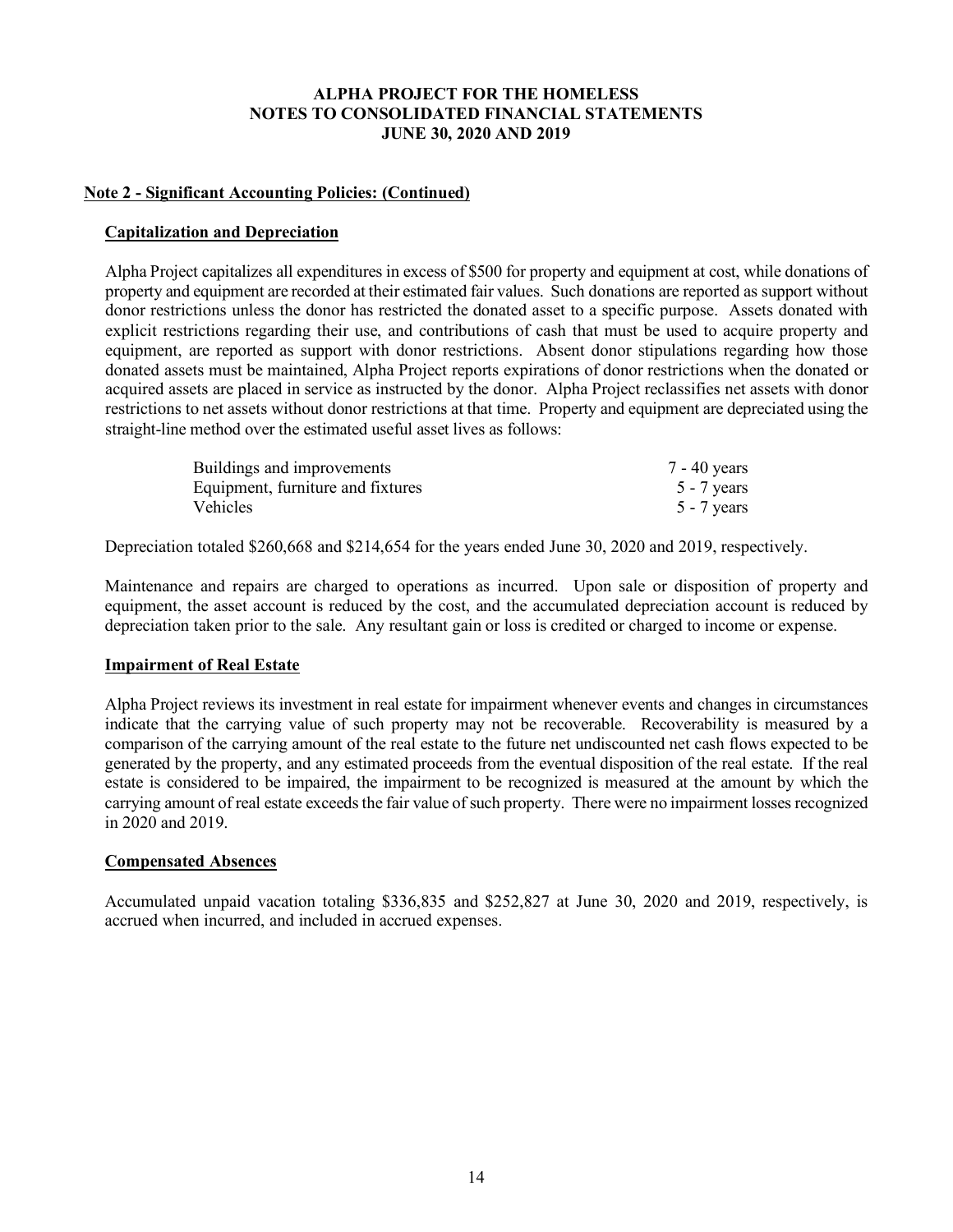### **Note 2 - Significant Accounting Policies: (Continued)**

#### **Revenue Recognition**

Grants and contracts revenue are recognized in the period in which the related work is performed, in accordance with the terms of the grant or contract. Grants and contracts receivable are recorded when revenue earned under a grant or contract exceeds the cash received. Deferred revenue is recorded when cash received under a grant or contract exceeds the revenue earned. Deferred revenue totaled \$-0- and \$38,430 at June 30, 2020 and 2019, respectively.

Contributions are recognized when the donor makes a promise to give to Alpha Project that is in substance, unconditional. Contributions that are restricted by the donor are reported as increases in net assets without donor restrictions if the restrictions expire in the fiscal year in which the contributions are recognized. All other donor restricted contributions are reported as increases in net assets with donor restrictions depending on the nature of the restrictions. When a restriction expires, net assets with donor restrictions are reclassified to net assets without donor restrictions. Contributions to be received in future periods are discounted at an appropriate discount rate. Amortization of discounts is recorded as additional contribution revenue in accordance with donor imposed restrictions, if any, on the contributions.

Alpha Project's program revenue consists of catering services, job revenue, and other program revenue, which is recognized as revenue as the services are performed.

Alpha Project provides development and other services in connection with the development and construction of affordable low-income housing projects*.* Alpha Project earns fees based on fixed-fee agreements. Due to restrictions on the funds available to pay the fees, the likelihood of collection of these amounts is not known or assured as of the date of these financial statements; therefore, revenue is recognized as payments are received.

#### **Donated Services and Materials**

Alpha Project utilizes the services of many volunteers throughout the year. This contribution of services by the volunteers is not recognized in the financial statements, unless the services received (a) create or enhance nonfinancial assets, or (b) require specialized skills which are provided by individuals possessing those skills, and would typically need to be purchased if not provided by donation. The donated services for the years ended June 30, 2020 and 2019 did not meet the requirements above; therefore, no amounts were recognized in the financial statements.

Alpha Project has received substantial donations of materials, food, and supplies. The donations of materials, food, and supplies are recorded at their fair value, and totaled \$1,540,175 and \$1,757,375 for the years ended June 30, 2020 and 2019, respectively, and have been reported as in-kind contributions and expenses.

#### **Functional Allocation of Expenses**

The statements of functional expenses present expenses by function and natural classification. Expenses directly attributable to a specific functional area are reported as expenses of those functional areas. A portion of expenses that benefit multiple functional areas have been allocated between programs and supporting services, based on a cost allocation plan that allocates costs primarily based on the proportion of full-time employee equivalents of a program or supporting service versus the total Alpha Project full-time employee equivalents.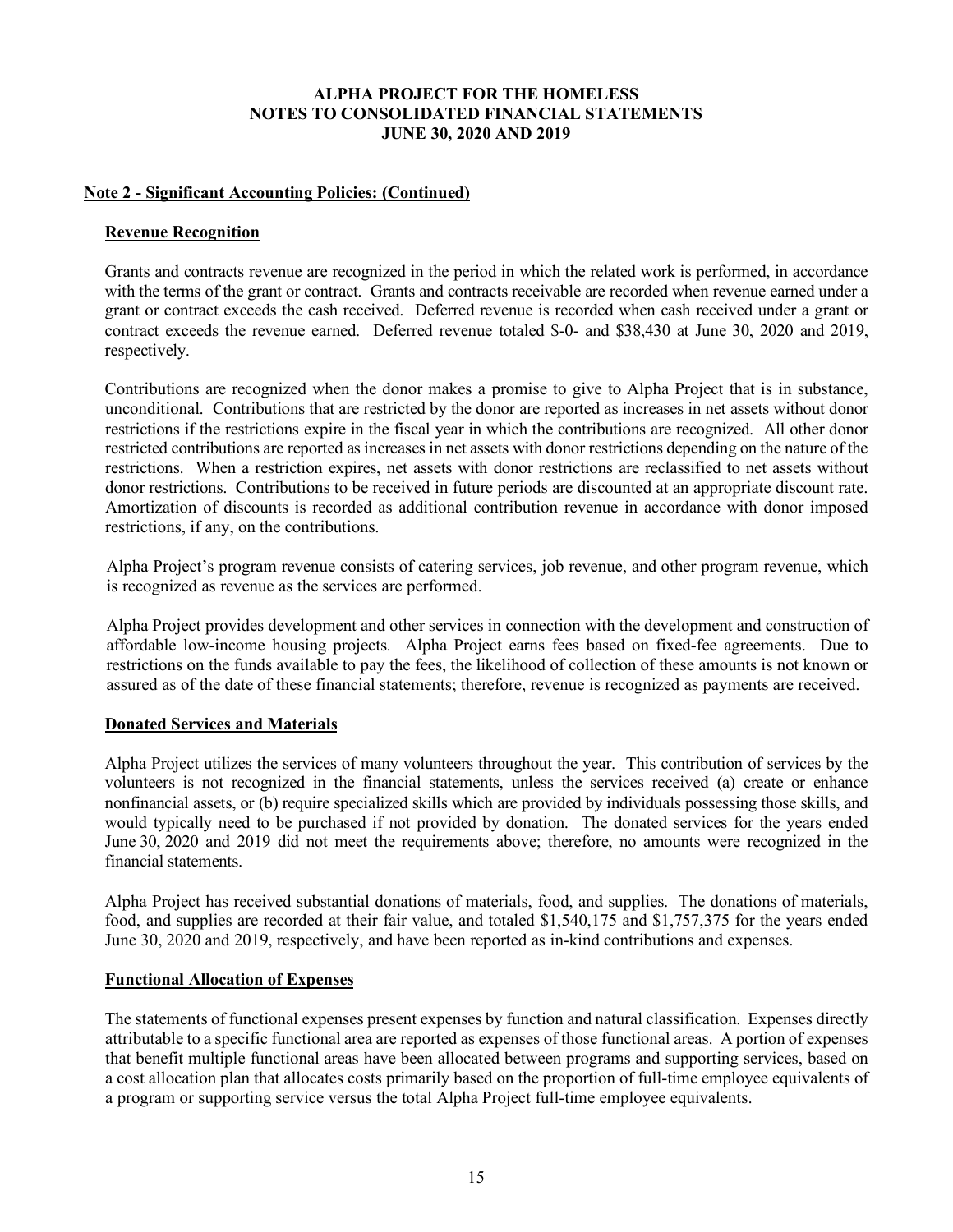### **Note 2 - Significant Accounting Policies: (Continued)**

#### **Income Taxes**

Alpha Project is a nonprofit California corporation, and is exempt from income taxes under Section 501(c)(3) of the Internal Revenue Code and Section 23701(d) of the California Revenue and Taxation Code on income related to their tax-exempt purpose. Alpha Project believes that it has appropriate support for any tax positions taken, and, as such, does not have any uncertain tax positions that are material to the consolidated financial statements. Alpha Project is not a private foundation.

No provision or benefit for income taxes for Alpha Project Pizzeria has been included in these consolidated financial statements, since taxable income (loss) passes through to, and is reportable by, the Member individually.

Alpha Project's Return of Organization Exempt from Income Tax for the years ended June 30, 2020, 2019, 2018 and 2017 are subject to examination by the Internal Revenue Service and State taxing authorities, generally three to four years after the returns were filed.

#### **Concentration of Credit Risk**

Alpha Project maintains its cash in bank deposit accounts which, at times, may exceed federally insured limits. Alpha Project has not experienced any losses in such accounts. Alpha Project believes it is not exposed to any significant credit risk on cash and cash equivalents.

#### **Cash and Cash Equivalents**

For purposes of the consolidated statements of cash flows, Alpha Project considers all highly liquid investments available for current use with an initial maturity of three months or less to be cash equivalents. Certificates of deposits that may be redeemed without a significant penalty are considered cash and cash equivalents, regardless of the maturity. The following is a composition of the combined amounts appearing in the consolidated statements of cash flows at June 30:

|                                 | 2020      | 2019      |
|---------------------------------|-----------|-----------|
| Cash and money market funds     | 4,499,109 | 4.485.227 |
| Certificates of deposit         | 4,534,540 |           |
| Total Cash and Cash Equivalents | 9,033,649 | 4,485,227 |

Certificates of deposit included in cash and cash equivalents bear interest at rates ranging from .20% to 2.00%, and mature through August 2020.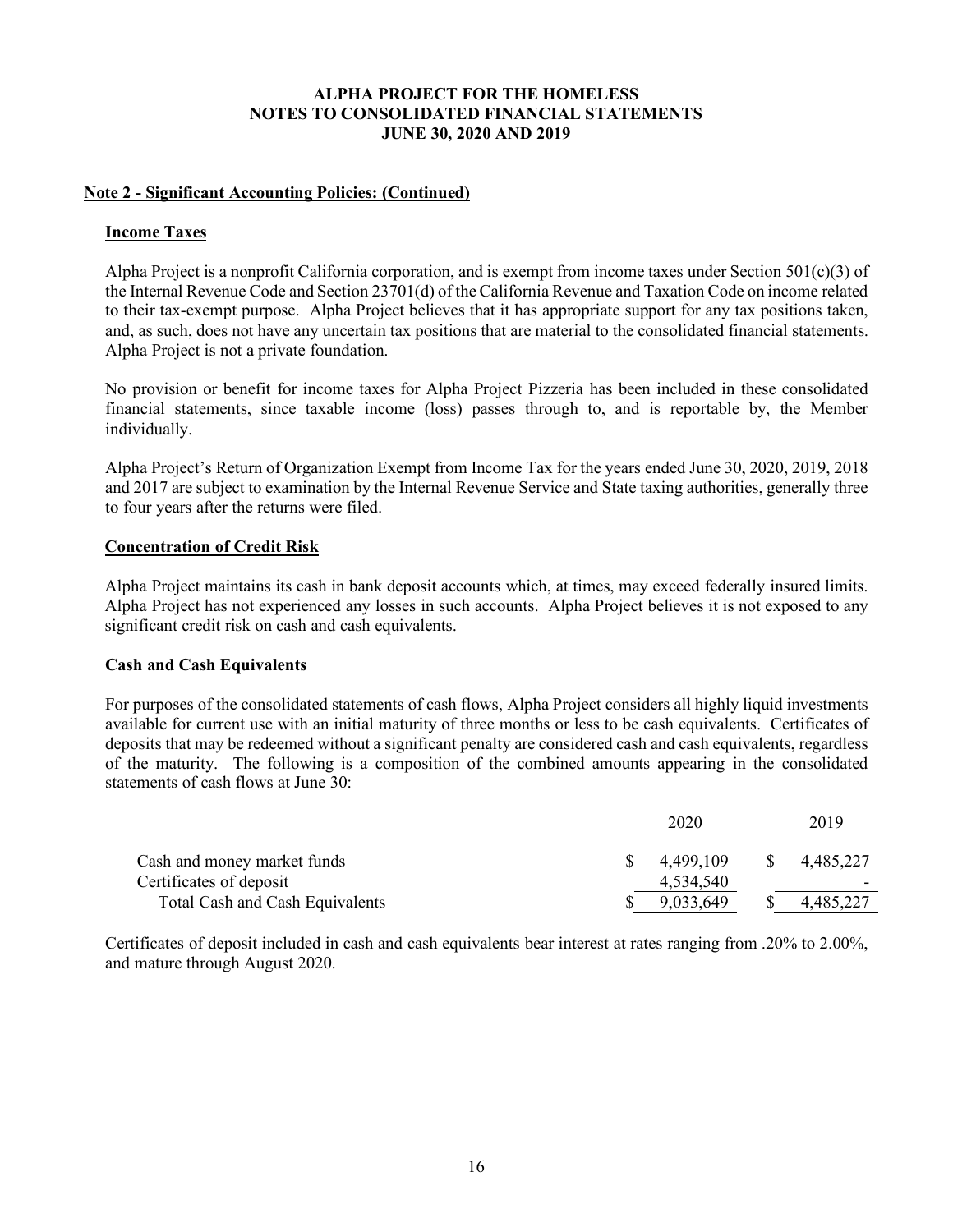#### **Note 2 - Significant Accounting Policies: (Continued)**

#### **Accounting Pronouncements Adopted**

In May 2014, the FASB issued ASU 2014-09, *Revenue from Contracts with Customers* (Topic 606). ASU 2014-09 outlines a single, comprehensive model for companies to use in accounting for revenue arising from contracts with customers. The core principle of the revenue model is that revenue is recognized when a customer obtains control of a good or service. The change in accounting principle was adopted on the retrospective basis, which resulted in no change to revenue previously reported and also had no effect on the revenue reported for the year ended June 30, 2020.

In November 2016, the FASB issued ASU 2016-18, *Statement of Cash Flows.* ASU 2016-18 requires that a statement of cash flows explain the change during the period in the total of cash, cash equivalents, and amounts generally described as restricted cash or restricted cash equivalents.' The adoption of ASU 2016-18 for the year ended June 30, 2020 had no effect on the beginning-of-period and end-of-period total amounts shown on the statements of cash flows.

#### **Subsequent Events**

In preparing these consolidated financial statements, Alpha Project has evaluated events and transactions for potential recognition or disclosure through December 7, 2020, the date the consolidated financial statements were available to be issued, and concluded that there were no events or transactions that needed to be disclosed.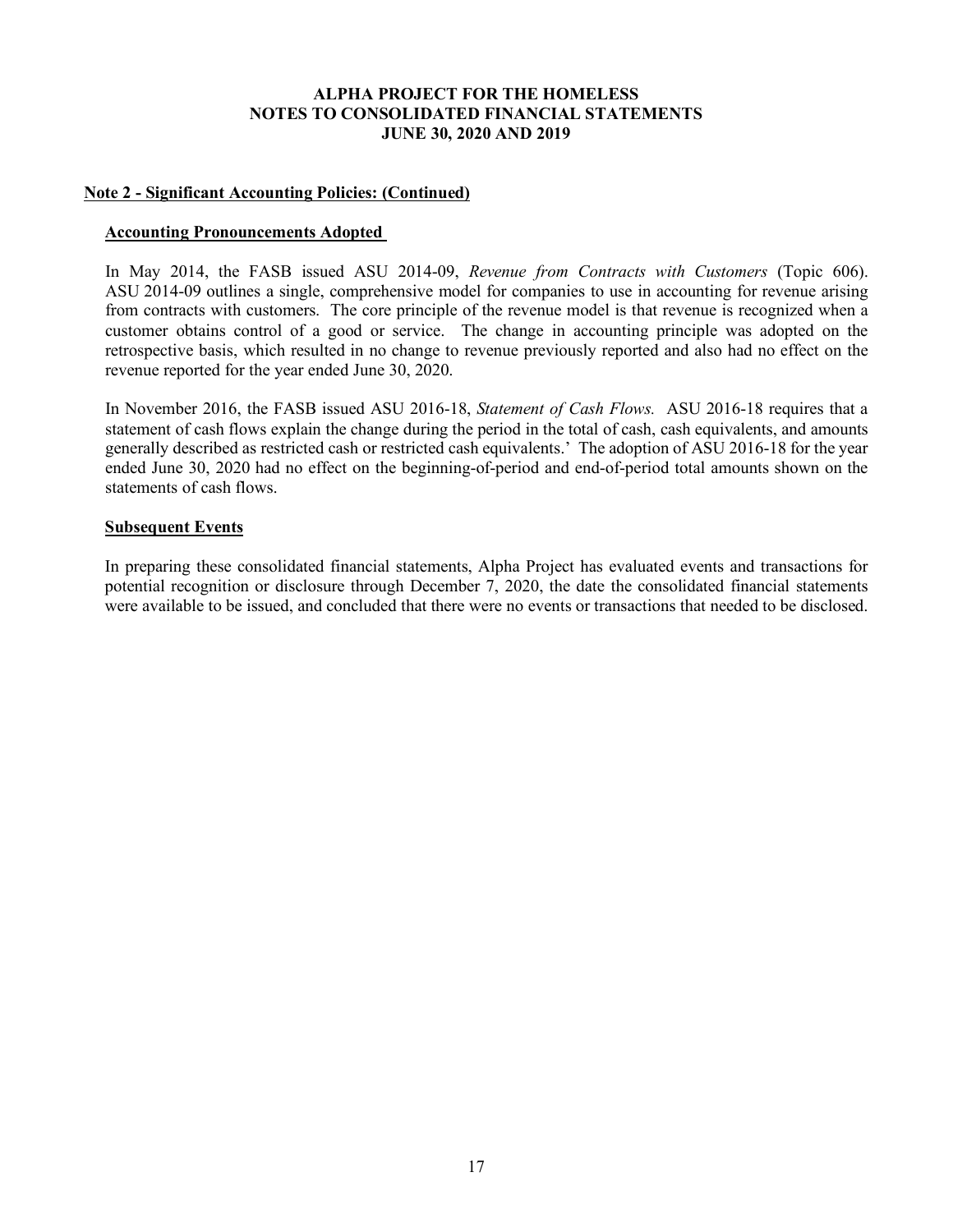### **Note 3 - Liquidity and Availability:**

Alpha Project regularly monitors the availability of resources required to meet its operating needs and other contractual commitments, while also striving to maximize the investment of its available funds. Alpha Project considers investment income without donor restrictions, appropriated earnings from donor-restricted endowments, contributions without donor restrictions, and contributions with donor restrictions for use in current programs which are ongoing, major, and central to its annual operations to be available to meet cash needs for general expenditures. For purposes of analyzing resources available to meet general expenditures over a 12-month period, Alpha Project considers all expenditures related to its ongoing activities, as well as the conduct of services undertaken to support those activities, to be general expenditures.

Financial assets available for general expenditure within one year, are comprised of the following at June 30:

|                                                                     | 2020       | 2019      |
|---------------------------------------------------------------------|------------|-----------|
| Cash and cash equivalents                                           | 9,033,649  | 4,485,227 |
| Investments                                                         | 396,492    | 380,049   |
| Grants and contracts receivable                                     | 3,698,176  | 1,981,508 |
| Note receivable, current portion                                    | 33,193     |           |
| Appropriation of endowment fund earnings                            | 2,000      | 2,000     |
| Financial assets available for general expenditures within one year | 13,163,510 | 6,848,784 |

In addition to financial assets available to meet general expenditures over the next 12 months, Alpha Project has a line-of-credit agreement with available borrowings totaling \$150,000, as described in Note 9. In addition, Alpha Project operates with a balanced budget, and anticipates collecting sufficient revenue to cover general expenditures.

Endowment funds consist of donor-restricted endowments. Income from donor-restricted endowments is available for general use. Appropriations of endowment fund earnings are made in accordance with the spending policy, as described in Note 12. Donor-restricted endowment funds of a perpetual nature are not available for general expenditure.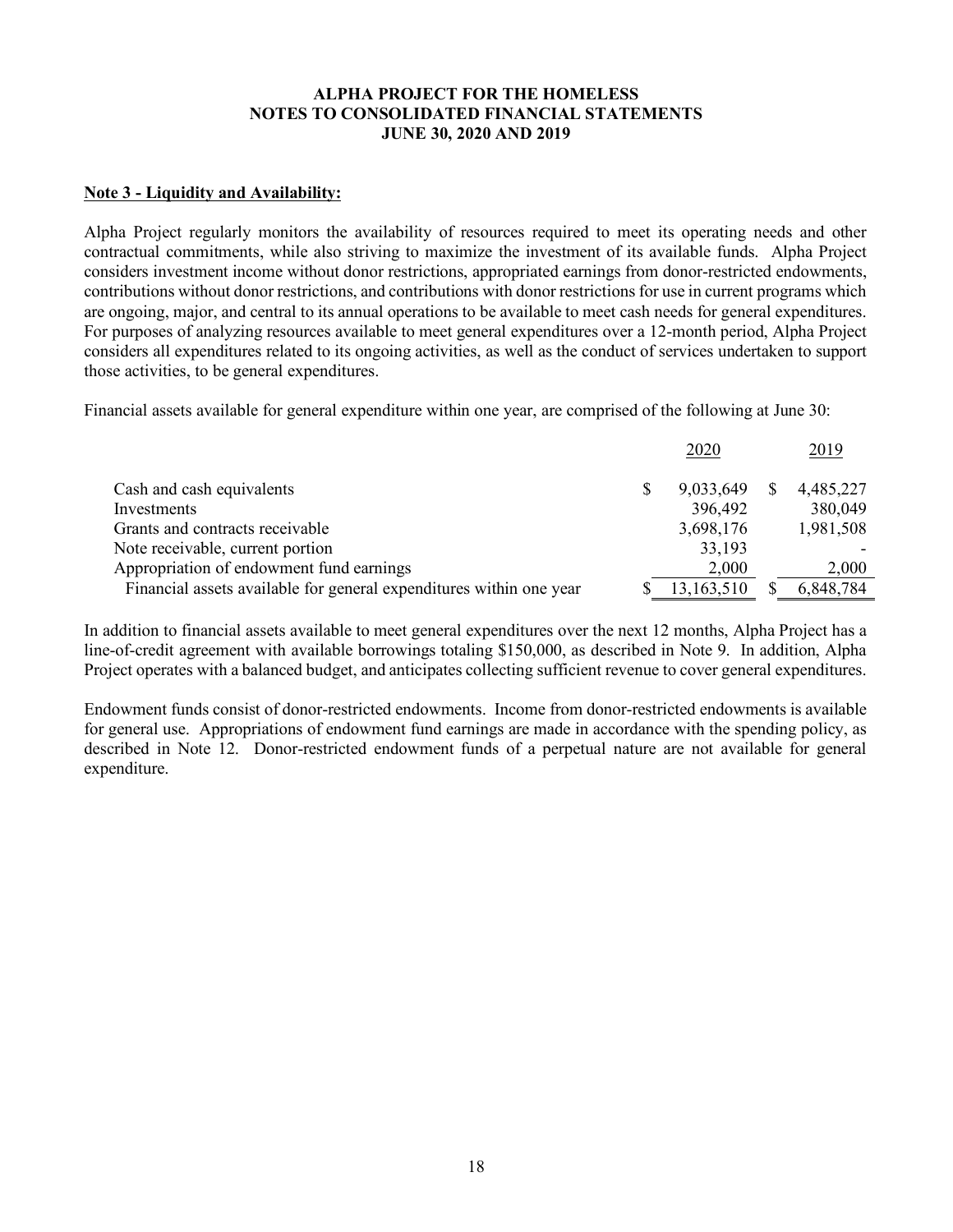# **Note 4 - Fair Value Measurements:**

The following table summarizes assets measured at fair value by classification within the fair value hierarchy at June 30:

|                                                                                                                      |                                                                                      |              |                                                           | 2020 |                                                     |                                            |
|----------------------------------------------------------------------------------------------------------------------|--------------------------------------------------------------------------------------|--------------|-----------------------------------------------------------|------|-----------------------------------------------------|--------------------------------------------|
|                                                                                                                      | <b>Quoted Prices</b><br>in Active<br>Markets for<br>Identical<br>Assets<br>(Level 1) |              | Significant<br>Other<br>Observable<br>Inputs<br>(Level 2) |      | Significant<br>Unobserva<br>ble Inputs<br>(Level 3) | Balance at<br>June 30,<br>2020             |
| Mutual funds<br>Corporate stocks<br>Beneficial interest in<br>endowment funds (Note 8)                               | \$<br>328,105<br>68,387                                                              | $\mathbb{S}$ |                                                           | \$   | 54,227                                              | \$<br>328,105<br>68,387<br>54,227          |
|                                                                                                                      | 396,492                                                                              | \$           |                                                           | 2019 | 54,227                                              | \$<br>450,719                              |
|                                                                                                                      | <b>Quoted Prices</b><br>in Active<br>Markets for<br>Identical<br>Assets<br>(Level 1) |              | Significant<br>Other<br>Observable<br>Inputs<br>(Level 2) |      | Significant<br>Unobserva<br>ble Inputs<br>(Level 3) | Balance at<br>June 30,<br>2019             |
| Mutual funds<br>Corporate stocks<br>Mortgage-backed securities<br>Beneficial interest in<br>endowment funds (Note 8) | \$<br>313,525<br>65,455                                                              | \$           | 1,069                                                     | \$   | 56,170                                              | \$<br>313,525<br>65,455<br>1,069<br>56,170 |
|                                                                                                                      | \$<br>378,980                                                                        | \$           | 1,069                                                     | \$   | 56,170                                              | \$<br>436,219                              |

The reconciliation for financial instruments measured at fair value on a recurring basis as significant unobservable inputs (Level 3) are included in Note 8, as indicated above.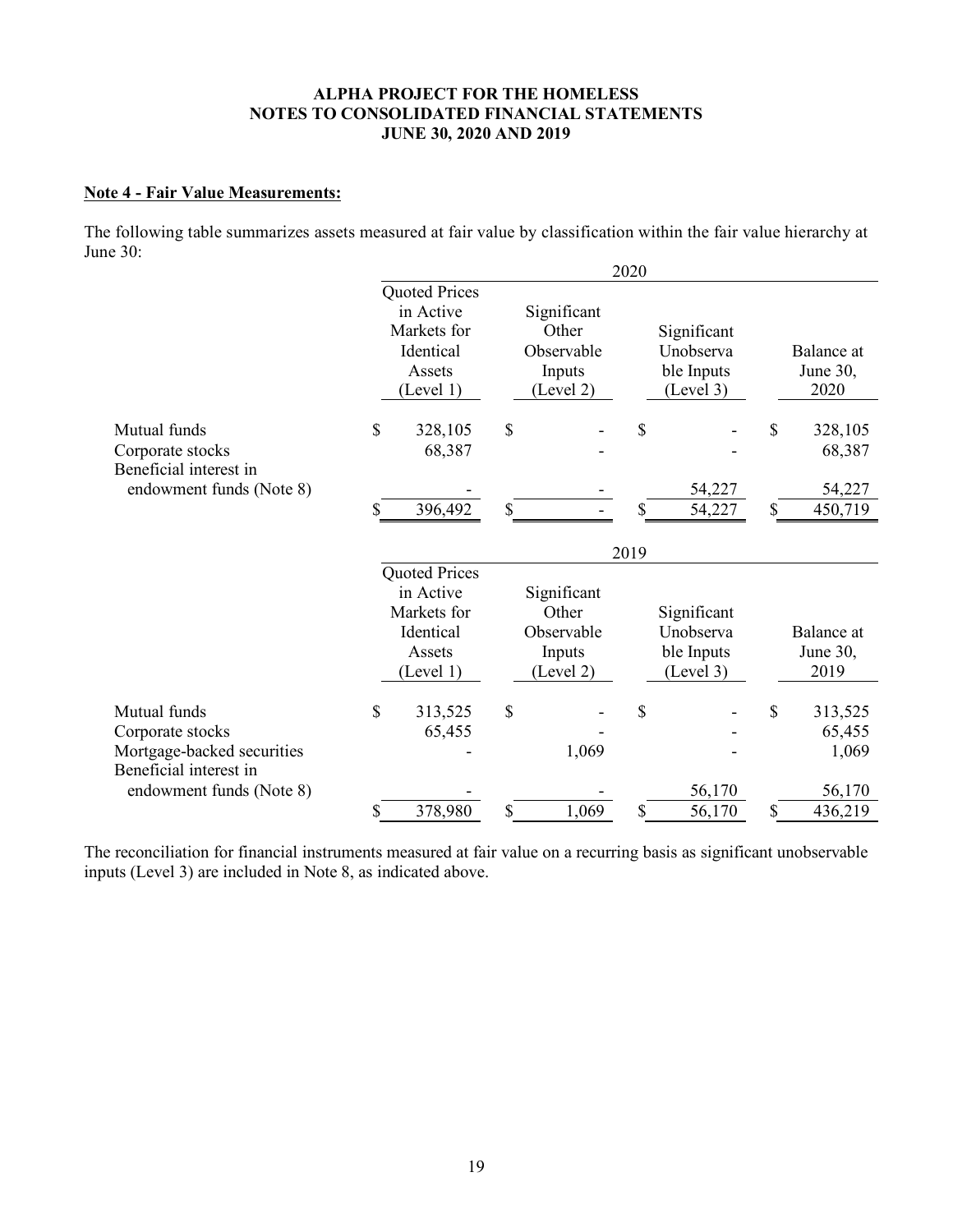# **Note 4 - Fair Value Measurements: (Continued)**

The following table represents Alpha Project's Level 3 financial instrument, the valuation techniques used to measure the fair value of the financial instrument, and the significant unobservable inputs and the range of values for those inputs for the years ended June 30:  $2020$ 

|                                           |              | 2020                                                                          |                        |                                |
|-------------------------------------------|--------------|-------------------------------------------------------------------------------|------------------------|--------------------------------|
| Instrument                                | Fair Value   | Principal Valuation Technique                                                 | Unobservable<br>Inputs | Significant<br>Input<br>Values |
| Beneficial interest in<br>endowment funds | \$<br>54,227 | Valuation of underlying assets as<br>provided by San Diego Foundation<br>2019 | Base price             | N/A                            |
|                                           |              |                                                                               |                        | Significant                    |
|                                           |              |                                                                               | <b>Unobservable</b>    | Input                          |
| Instrument                                | Fair Value   | Principal Valuation Technique                                                 | Inputs                 | Values                         |
| Beneficial interest in<br>endowment funds | \$<br>56,170 | Valuation of underlying assets as<br>provided by San Diego Foundation         | Base price             | N/A                            |

#### **Note 5 - Investments:**

Investments consist of the following at June 30:

|                            | 2020    | 2019    |
|----------------------------|---------|---------|
| Mutual funds               | 328,105 | 313,525 |
| Corporate stocks           | 68,387  | 65,455  |
| Mortgage-backed securities | -       | 1,069   |
| <b>Total Investments</b>   | 396,492 | 380,049 |

The following schedule summarizes the investment income presented in the consolidated statements of activities for the years ended June 30:

|                                   | Without<br>Donor<br>Restrictions |         | With Donor<br>Restrictions |   | Total<br>2020 |
|-----------------------------------|----------------------------------|---------|----------------------------|---|---------------|
| Interest and dividends            | S                                | 61,762  | -                          | S | 61,762        |
| Net realized and unrealized gains |                                  | 26,534  | 499                        |   | 27,033        |
| Investment fees                   |                                  | (3,819) |                            |   | (3,819)       |
| Total Investment Income           |                                  | 84,477  | 499                        |   | 84,976        |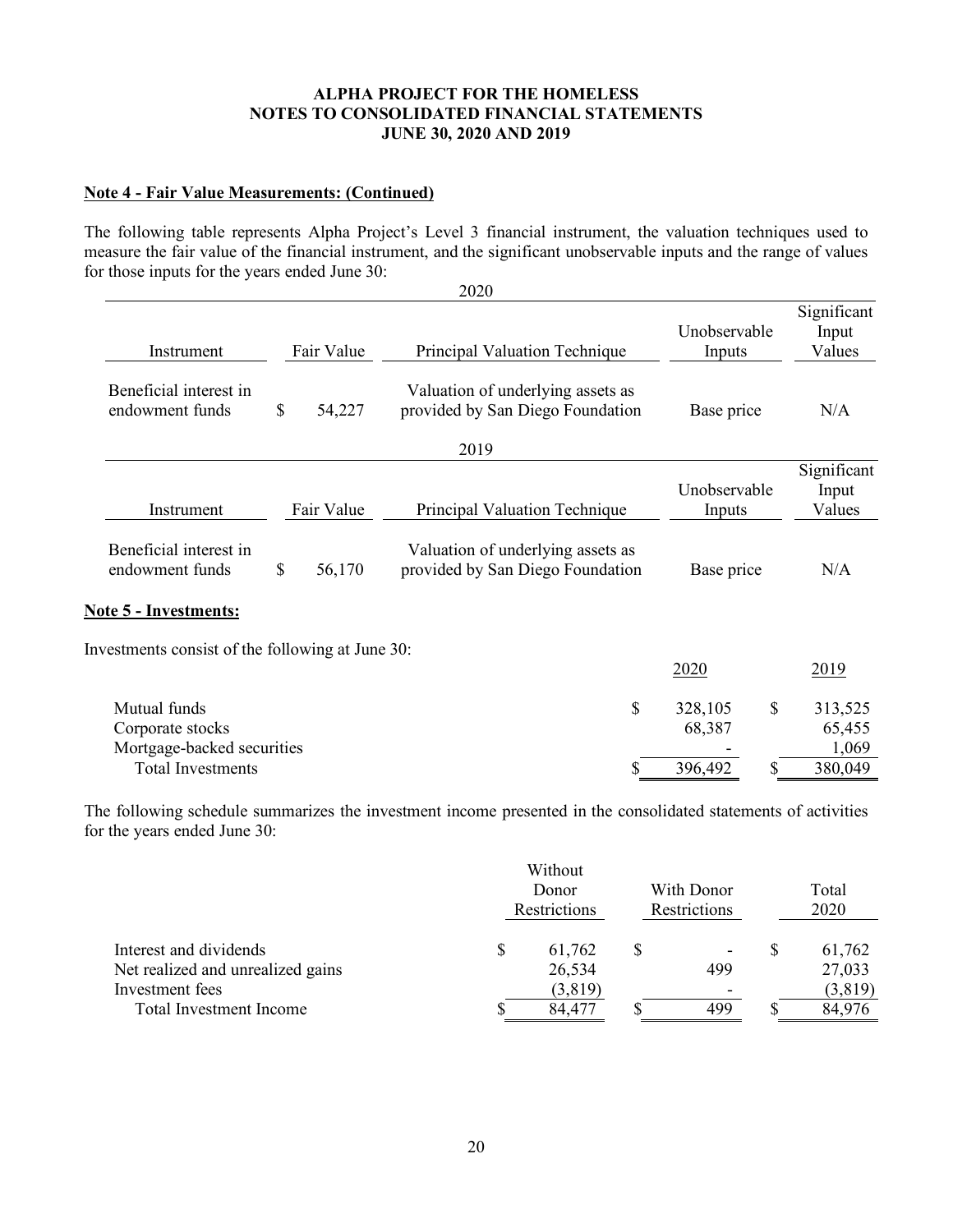### **Note 5 - Investments: (Continued)**

|                                   | Without<br>Donor<br>Restrictions |         | With Donor<br>Restrictions | Total<br>2019 |  |
|-----------------------------------|----------------------------------|---------|----------------------------|---------------|--|
| Interest and dividends            | S                                | 31,181  | -                          | 31,181        |  |
| Net realized and unrealized gains |                                  | 11,975  | 1,859                      | 13,834        |  |
| Investment fees                   |                                  | (4,513) |                            | (4,513)       |  |
| Total Investment Income           |                                  | 38,643  | 1,859                      | 40,502        |  |

#### **Note 6 - Note Receivable:**

On November 18, 2019, Alpha Project issued a \$1,033,234 loan to Anaheim Gardens Corporation, a related entity. The note bears interest at 4.50% and is payable in monthly installments of principal and interest of \$6,402. The note is due August 18, 2039 and is unsecured. The balance on the note receivable totaled \$984,549 and \$-0- at June 30, 2020 and 2019, respectively.

Future principal payments on the note receivable are as follows:

| Years Ended<br>June 30 |              |
|------------------------|--------------|
|                        |              |
| 2021                   | \$<br>33,193 |
| 2022                   | 34,717       |
| 2023                   | 36,313       |
| 2024                   | 37,980       |
| 2025                   | 39,726       |
| Thereafter             | 802,620      |
| Total                  | 984,549      |

#### **Note 7 - Property and Equipment:**

Property and equipment consist of the following at June 30:

|                                   | 2020        |   | 2019        |
|-----------------------------------|-------------|---|-------------|
| Land                              | 992,592     | S | 992,592     |
| Buildings and improvements        | 1,548,254   |   | 1,520,294   |
| Equipment, furniture and fixtures | 706,576     |   | 585,601     |
| Vehicles                          | 1,702,388   |   | 1,429,291   |
| Construction in progress          | 10,218      |   | 10,218      |
| Subtotal                          | 4,960,028   |   | 4,537,996   |
| Less: Accumulated depreciation    | (2,580,989) |   | (2,320,819) |
| Property and Equipment, Net       | 2,379,039   |   | 2,217,177   |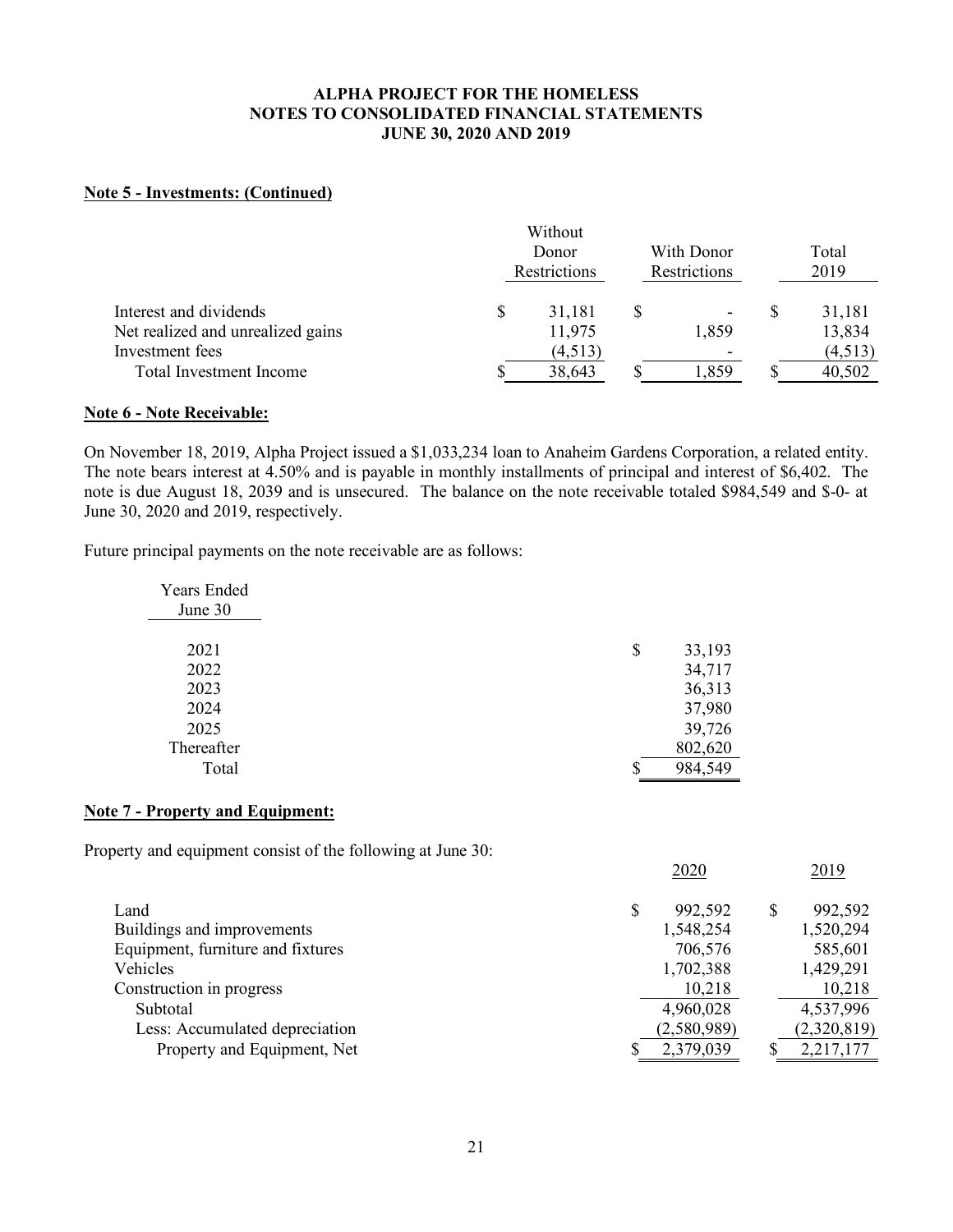### **Note 8 - Beneficial Interest in Endowment Funds:**

Alpha Project has a beneficial interest in endowment funds held by San Diego Foundation, which are classified as permanently restricted, as these investments must be maintained in perpetuity. The beneficial interest is invested in a portfolio of equity and debt securities, which is structured for long-term return consisting of 25% international equities, 28% domestic equities, 22% alternative investments, 17% fixed income, 6% real estate, and 2% commodities.

The activity in the beneficial interest in endowment funds consisted of the following for the years ended June 30:

| Balance at Beginning of Year | 2020     |    |         |  |
|------------------------------|----------|----|---------|--|
|                              | 56,170   | \$ | 56,593  |  |
| Contributions                |          |    | 100     |  |
| Investment gain              | 499      |    | 1,859   |  |
| <b>Distributions</b>         | (2, 442) |    | (2,382) |  |
| Balance at End of Year       | 54,227   |    | 56,170  |  |

#### **Note 9 - Line-of-Credit:**

Alpha Project has an unsecured line-of-credit with Wells Fargo in the amount of \$150,000, with interest at the bank's prime rate plus 1.75% (7.25% at June 30, 2020). There was no outstanding balance at June 30, 2020 and 2019.

#### **Note 10 - Notes Payable:**

Notes payable consist of the following at June 30:

| Note payable to the Community Development Commission of the<br>City of Vista, payable in interest-only payments at 3.00% from<br>residual receipts, accrued interest, and principal due August 2053. | 2020          |   | 2019    |
|------------------------------------------------------------------------------------------------------------------------------------------------------------------------------------------------------|---------------|---|---------|
| Secured by real property. Interest payable totaled \$82,188 and<br>\$78,438 at June 30, 2020 and 2019, respectively.                                                                                 | \$<br>125,000 | S | 125,000 |
| Note payable to the County of San Diego Department of Housing and<br>Community Development, noninterest-bearing, principal due<br>July 2053. Secured by real property.                               | 235,000       |   | 235,000 |
| Note payable to California Bank & Trust, payable in monthly installments<br>of \$2,136 including interest at 4.744%, due May 2019. Secured by real<br>property.                                      |               |   | 329,691 |
| Note payable to the City of San Diego, noninterest bearing, no monthly<br>payments. Repayment only upon termination of the related housing<br>program. Secured by real property.                     | 82,500        |   | 82,500  |

(Continued)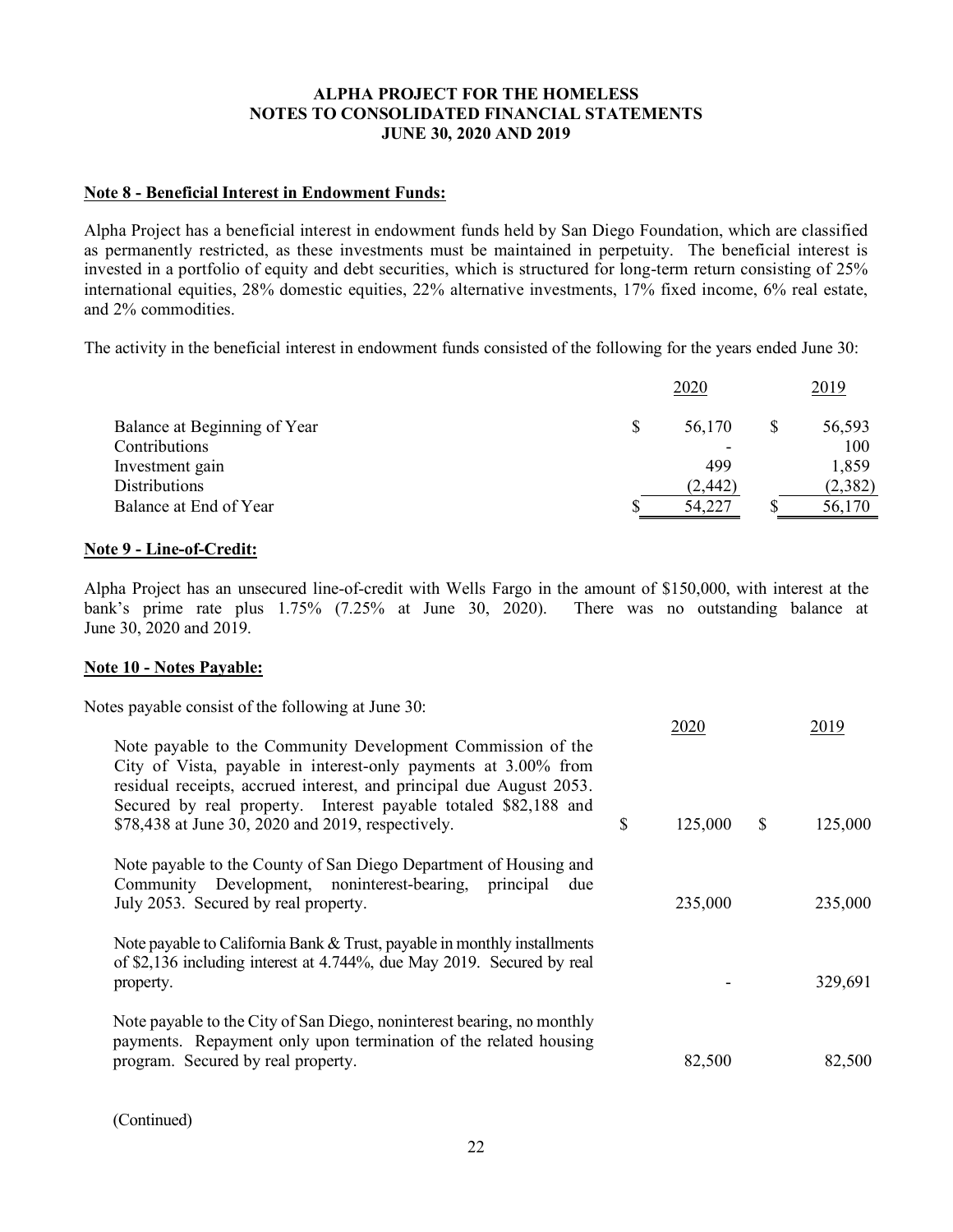# **Note 10 - Notes Payable: (Continued)**

|                                                                                                                                                                                                                                                                                                | 2020                                    |    | 2019                                       |
|------------------------------------------------------------------------------------------------------------------------------------------------------------------------------------------------------------------------------------------------------------------------------------------------|-----------------------------------------|----|--------------------------------------------|
| Note payable to Ally Bank & Trust, payable in monthly installments of<br>\$637 including interest at 3.35%, due November 2020. Secured by a<br>vehicle.                                                                                                                                        | \$<br>2,518                             | \$ | 9,938                                      |
| Note payable to Ford Credit, payable in monthly installments of \$513<br>including interest at 3.39%. Secured by a vehicle.                                                                                                                                                                    | 8,955                                   |    | 14,605                                     |
| Note payable to Ford Credit, payable in monthly installments of \$551<br>including interest at 4.84%. Secured by a vehicle.                                                                                                                                                                    | 15,121                                  |    | 20,875                                     |
| Note payable to Ford Credit, payable in monthly installments of \$503<br>including interest at 4.84%. Secured by a vehicle.                                                                                                                                                                    | 14,625                                  |    | 20,403                                     |
| Note payable to Ford Credit, payable in monthly installments of \$503<br>including interest at 4.84%. Secured by a vehicle.                                                                                                                                                                    | 12,908                                  |    | 18,206                                     |
| Note payable to GM Financial, payable in monthly installments of \$556<br>including interest at 3.39%. Secured by a vehicle.<br><b>Total Notes Payable</b><br>Less: Current Portion<br>Notes Payable, Net of Current Portion<br>Future principal payments on the notes payable are as follows: | 8,159<br>504,786<br>(32,021)<br>462,765 | S  | 14,422<br>870,640<br>(365, 769)<br>504,871 |
| Years Ended<br>June 30                                                                                                                                                                                                                                                                         |                                         |    |                                            |
| 2021<br>2022<br>2023<br>2024<br>2025                                                                                                                                                                                                                                                           | \$<br>32,021<br>23,677<br>6,588         |    |                                            |

| Thereafter |  |              | 442,500 |
|------------|--|--------------|---------|
| Total      |  | $\mathbb{S}$ | 504,786 |
|            |  |              |         |
|            |  |              |         |
|            |  |              |         |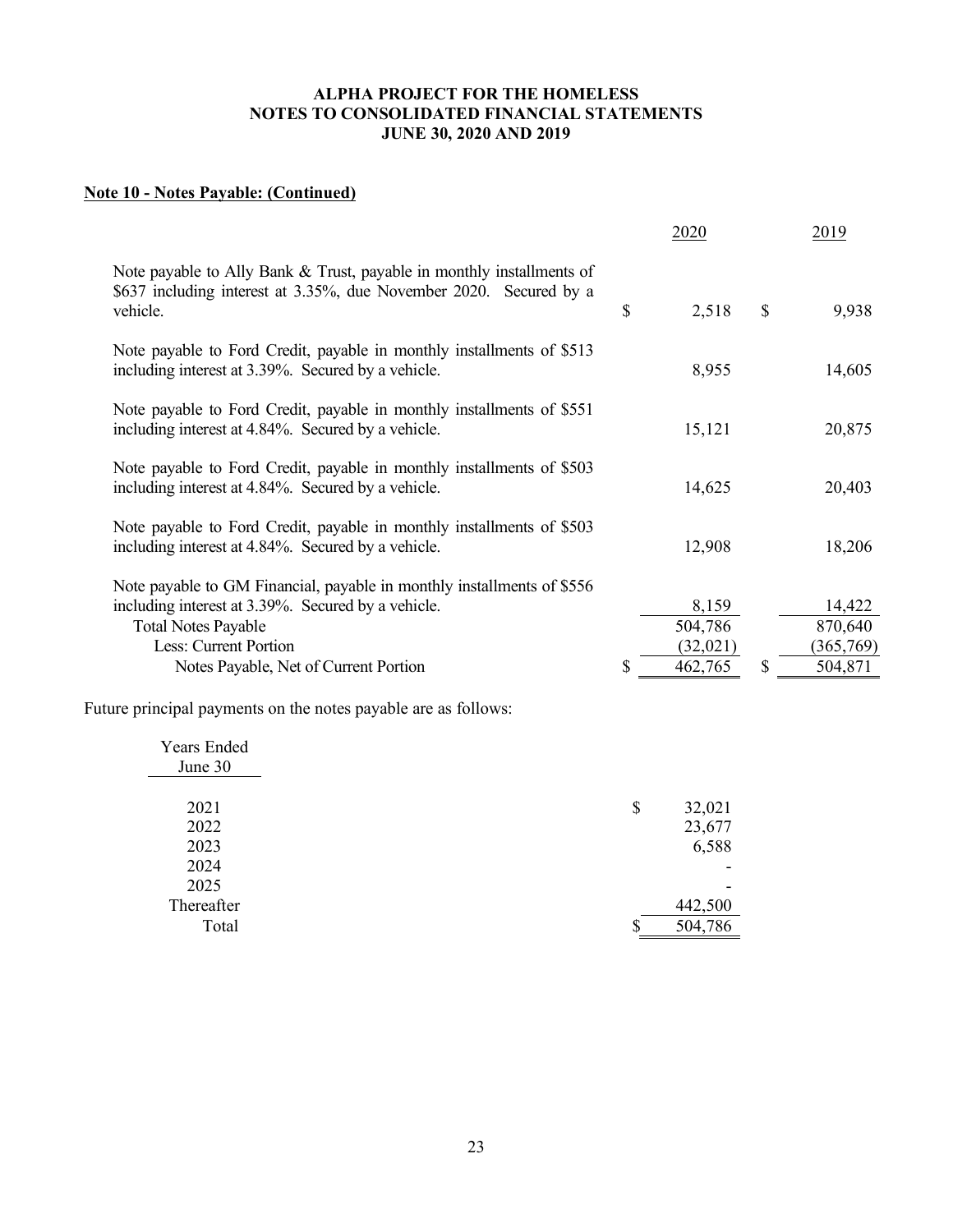### **Note 11 - Net Assets With Donor Restrictions:**

Net assets with donor restrictions represent contributions received or receivable by Alpha Project, which are limited in their use by time or donor imposed restrictions. Net assets with donor restrictions are available for the following purpose at June 30:

|                                                      | 2020 |         |   | 2019    |  |
|------------------------------------------------------|------|---------|---|---------|--|
| <b>Subject to Expenditure for Specified Purpose:</b> |      |         |   |         |  |
| Hospice                                              | \$   | 59,079  | S | 42,092  |  |
| Wheels for Change                                    |      | 22,648  |   | 75,000  |  |
| Rapid Rehousing Family                               |      | 26,605  |   | 43,062  |  |
| Total Subject to Expenditure for Specified Purpose   |      | 108,332 |   | 160,154 |  |
| <b>Subject to the Passage of Time:</b>               |      |         |   |         |  |
| Accumulated earnings on endowment assets             |      | 4,127   |   | 6,070   |  |
| <b>Perpetual in Nature:</b>                          |      |         |   |         |  |
| Endowment (Note 12)                                  |      | 50,100  |   | 50,100  |  |
| <b>Total Net Assets with Donor Restrictions</b>      |      | 162,559 |   | 216,324 |  |

Net assets released from donor restrictions by incurring expenses satisfying the restricted purpose, or by the occurrence of the passage of time or other events specified by the donors, are as follows for the years ended June 30:

|                                                           | 2020    | 2019   |
|-----------------------------------------------------------|---------|--------|
| <b>Purpose Restrictions Accomplished:</b>                 |         |        |
| Rapid Rehousing Family                                    | 16,457  | 7,938  |
| Hospice                                                   | 6,578   | 12,725 |
| Wheels for Change                                         | 77,352  |        |
| Appropriation of accumulated earnings on endowment assets | 2,442   | 2,382  |
|                                                           | 102,829 | 23,045 |

#### **Note 12 - Endowment Net Assets:**

The endowment funds of Alpha Project are held by San Diego Foundation (the "Foundation"). The Foundation manages the funds in accordance with the Uniform Prudent Management of Institutional Funds Act of 2006 (UPMIFA). The Foundation's objective is to maintain the purchasing power (real value) of the endowment funds. Alpha Project classifies donor-restricted net assets of a perpetual nature held by the Foundation as:

- The original value of gifts donated to the fund
- The original value of Alpha Project funds transferred to the fund
- The original value of subsequent gifts donated to the fund

Alpha Project considers a fund to be underwater if the fair value of the fund is less than the sum of (a) the original value of initial and subsequent gift amounts donated to the fund, and (b) any accumulations to the fund that are required to be maintained in perpetuity in accordance with the direction of the applicable donor gift instrument. Alpha Project has interpreted UPMIFA to permit spending from underwater funds in accordance with the prudent measures required under the law. Alpha Project has no underwater endowment funds at June 30, 2020 and 2019.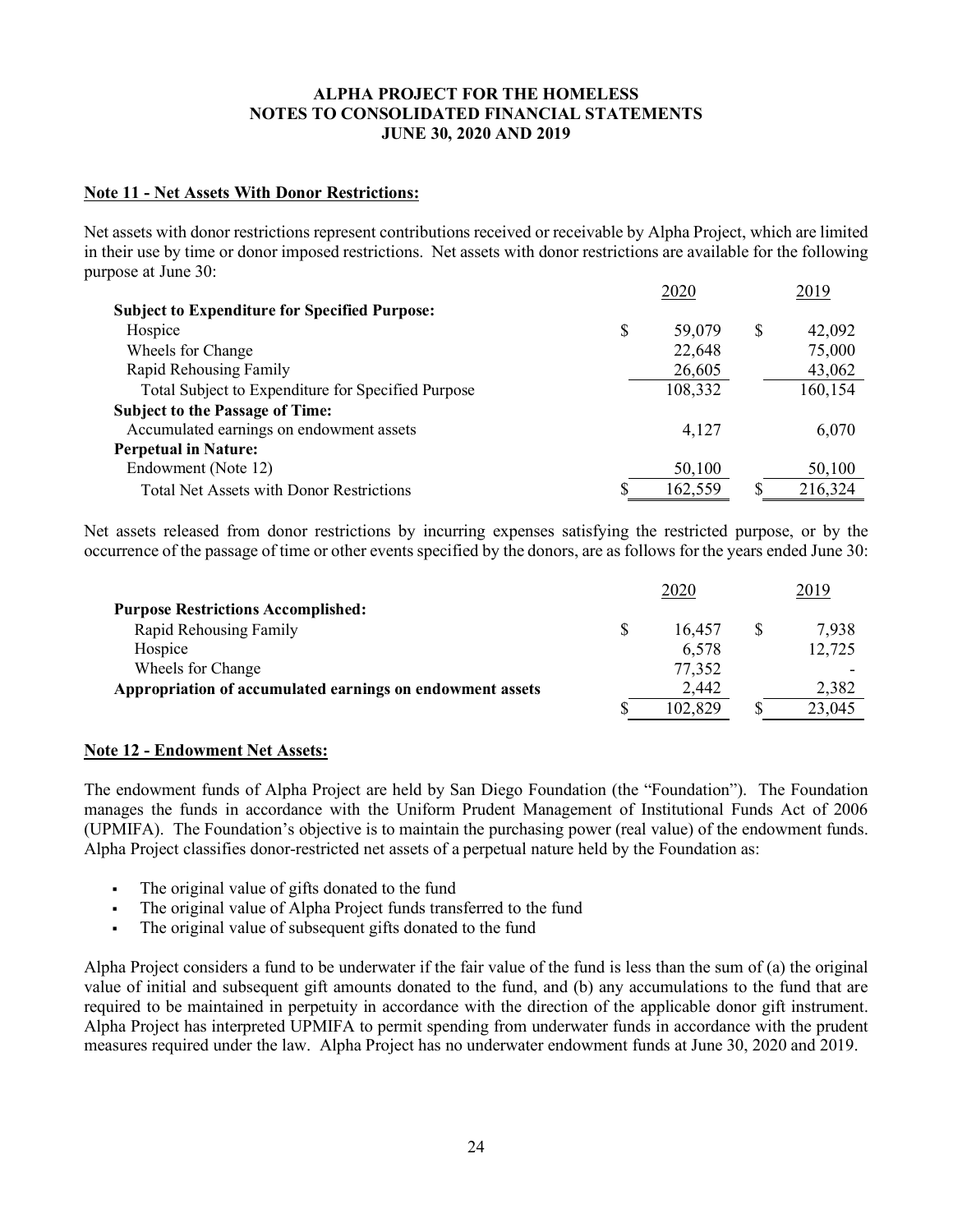### **Note 12 - Endowment Net Assets: (Continued)**

The Foundation has adopted investment and spending policies for endowment funds that:

- Protect the invested assets
- Preserve spending capacity of the fund income
- Maintain a diversified portfolio of assets that meet investment return objectives, while keeping risk at a level commensurate with that of the median fund in comparable foundations
- Comply with applicable laws

The Foundation's endowment funds are invested in a portfolio of equity and debt securities, which is structured for long-term total return. The Foundation's spending policy is to disburse 5% annually, based upon endowment principal market value over the last 36 months. These calculations are made on a monthly basis. If the market value of the Endowment Principal of any fund, at the end of each month, is less than the initial value of all contributions made to the Endowment Principal, then distributions will be limited to interest and dividends received.

Endowment composition by type of fund and changes in endowment net assets as of, and for, the years ended June 30:

|                                                   |   | With Donor<br>Restrictions |   | With Donor<br>Restrictions<br>- Perpetual |   | Total    |
|---------------------------------------------------|---|----------------------------|---|-------------------------------------------|---|----------|
| Endowment Net Assets at June 30, 2018             | S | 6,593                      | S | 50,000                                    | S | 56,593   |
| Contributions                                     |   |                            |   | 100                                       |   | 100      |
| Net realized and unrealized appreciation          |   | 1,859                      |   |                                           |   | 1,859    |
| Appropriation of endowment assets for expenditure |   | (2,382)                    |   |                                           |   | (2, 382) |
| Endowment Net Assets at June 30, 2019             |   | 6,070                      |   | 50,100                                    |   | 56,170   |
| Net realized and unrealized appreciation          |   | 499                        |   |                                           |   | 499      |
| Appropriation of endowment assets for expenditure |   | (2, 442)                   |   |                                           |   | (2, 442) |
| Endowment Net Assets at June 30, 2020             |   | 4,127                      |   | 50,100                                    |   | 54,227   |

#### **Note 13 - Commitments:**

#### **Employee Benefit Plan**

Alpha Project established a 403(b) profit and sharing plan (the "Plan") covering all full-time employees of Alpha Project. Employees may defer up to 25% of their annual compensation, not to exceed the annual amount allowed by law. Alpha Project may contribute a discretionary matching contribution each year. There were no matching contributions for the years ended June 30, 2020 and 2019.

#### **Capital Contributions and Operating Guarantees**

From time to time, Alpha Project will engage in various obligations with other nonprofit organizations to assist in providing permanent housing for graduates of the Casa Raphael and Casa Base programs. There was no outstanding recourse debt relating to these obligations at June 30, 2020 and 2019.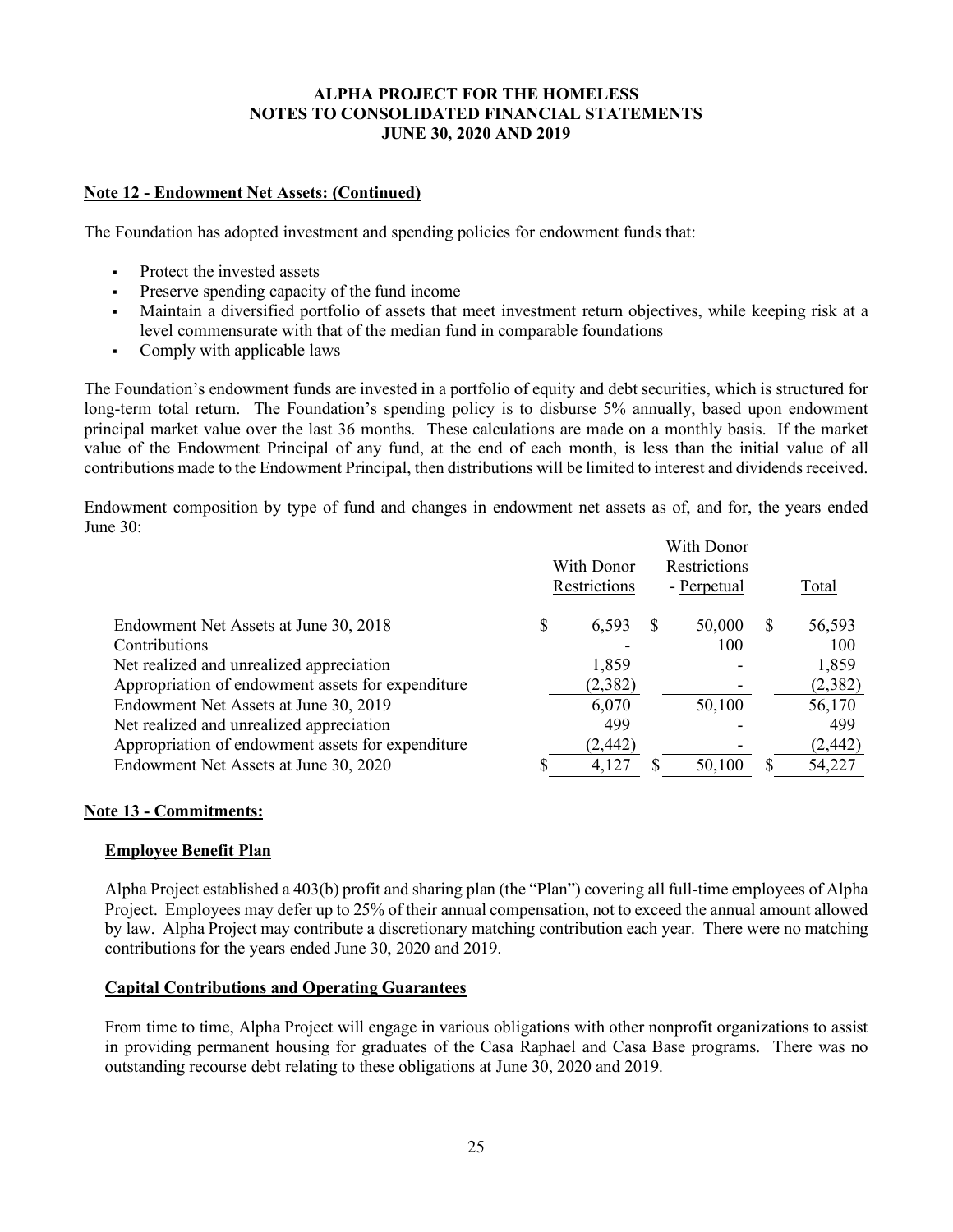#### **Note 13 - Commitments: (Continued)**

#### **Operating Leases**

Alpha Project leases vehicles and equipment under non-cancelable operating leases that expire at various dates through March 2025. Rental expense under these leases totaled \$114,285 and \$89,773 for the years ended June 30, 2020 and 2019, respectively, and is included in equipment rental. Alpha Project leases office space, storage facilities, and other facilities under leases on a month-to-month basis. Rental expense under these leases totaled \$119,811 and \$121,631 for the years ended June 30, 2020 and 2019, respectively.

The following is a schedule of future minimum lease payments under the leases:

| <b>Years Ended</b><br>June 30 |               |
|-------------------------------|---------------|
|                               |               |
| 2021                          | \$<br>87,472  |
| 2022                          | 62,697        |
| 2023                          | 46,780        |
| 2024                          | 37,664        |
| 2025                          | 34,109        |
| Total                         | \$<br>268,722 |

#### **Development Fees**

A developer fee was earned by Alpha Project for development services provided to Oxford Terrace Partners, LP, in the amount of \$1,109,603. The unpaid balance totaled \$436,277 at June 30, 2020 and 2019. Alpha Project did not receive any developer fee payments for the years ended June 30, 2020 and 2019.

Alpha Project has an agreement with CL Dellums, LP to provide development services for a fee not to exceed \$825,720. The unpaid balance totaled \$663,031 at June 30, 2020 and 2019. Alpha Project did not receive any developer fee payments for the years ended June 30, 2020 and 2019.

Alpha Project has an agreement with Chelsea Investment Corporation to provide development services for Alpha Square 9% and Alpha Square 4. Alpha Project did not receive any developer fee payments for the years ended June 30, 2020 and 2019.

Alpha Project has an agreement with CREA Luther Towers, LLC to provide development services for Luther Towers. Alpha Project received \$-0- and \$767,759 for development fees for the years ended June 30, 2020 and 2019, respectively.

Alpha Project has an agreement with Normal Heights CIC, LP, to provide development services for Alpha Lofts. Alpha Project received \$58,118 and \$87,500 for development fees for the years ended June 30, 2020 and 2019, respectively.

Due to restrictions on the funds available to pay the developer fees, the likelihood of collection of these amounts is not known or assured as of the date of these financial statements; therefore, no amounts have been recorded as a receivable at June 30, 2020 and 2019.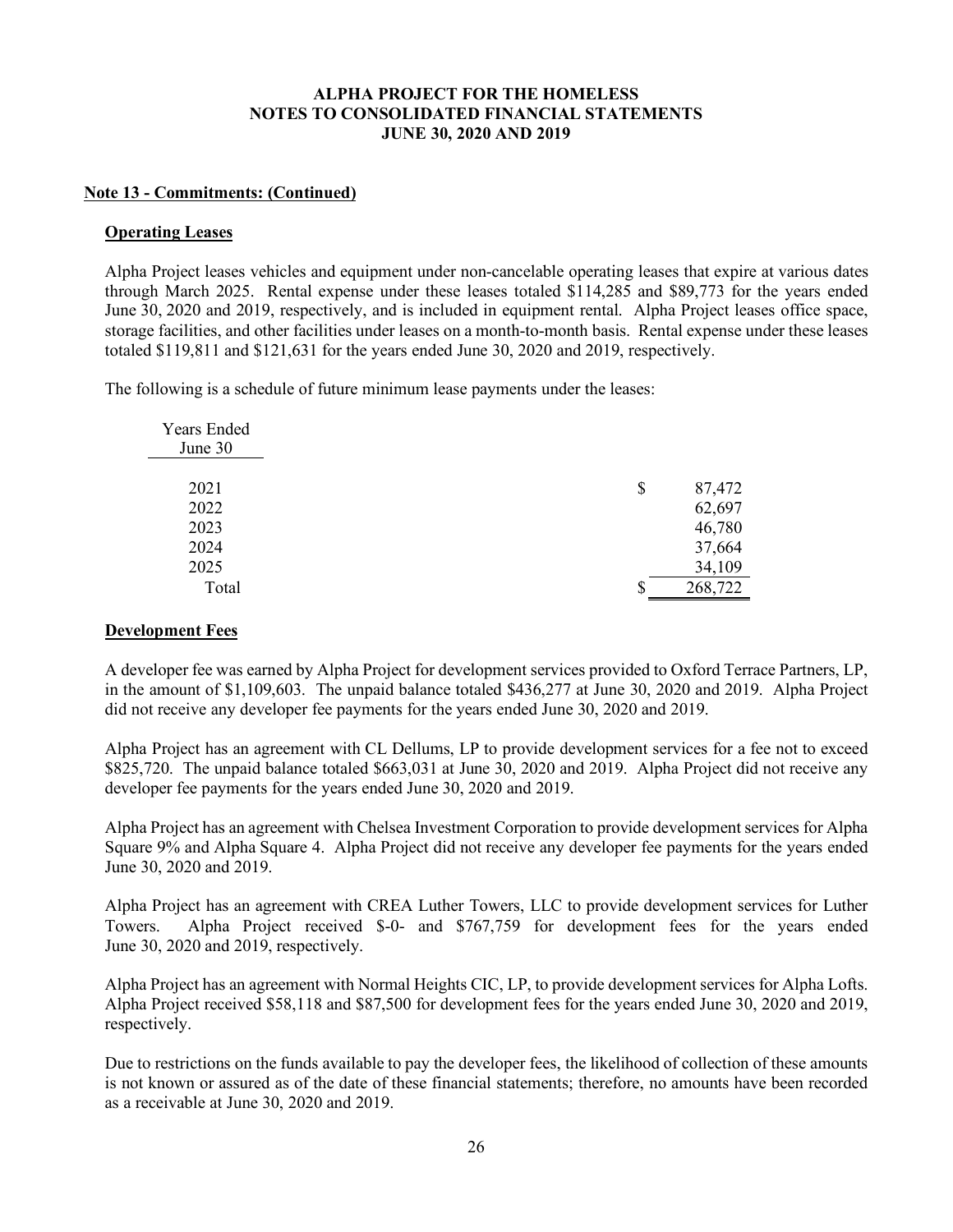### **Note 14 - Contingencies:**

### **Legal**

Legal claims and lawsuits arise from time to time in the normal course of business. Alpha Project's management and legal counsel estimate that the potential claims against Alpha Project not covered by insurance, resulting from such litigation, would not materially affect the operations or financial condition of Alpha Project.

### **Grants and Contracts Revenues**

Grants and contracts revenues from governmental grants are subject to audits by the grantor agency. The ultimate determinations of amounts received under these programs are generally based upon allowable costs reported to and audited by the grantor agency. Until such audits are completed, there exists the contingency to refund any amounts received in excess of the allowable costs.

### **Coronavirus Pandemic Contingency**:

On March 11, 2020, the World Health Organization declared the outbreak of a novel coronavirus (COVID-19) as a pandemic. On March 19, 2020, the Governor of California declared a health emergency and issued an order to close all nonessential businesses until further notice. Alpha Project is considered an essential business. The potential impacts to Alpha Project include disruptions or restrictions on the employees' ability to work, program service disruptions and limitations on providing services, and reduction in contributions from fundraising activities. These conditions may have an impact on operating costs. The future effects of these issues are unknown.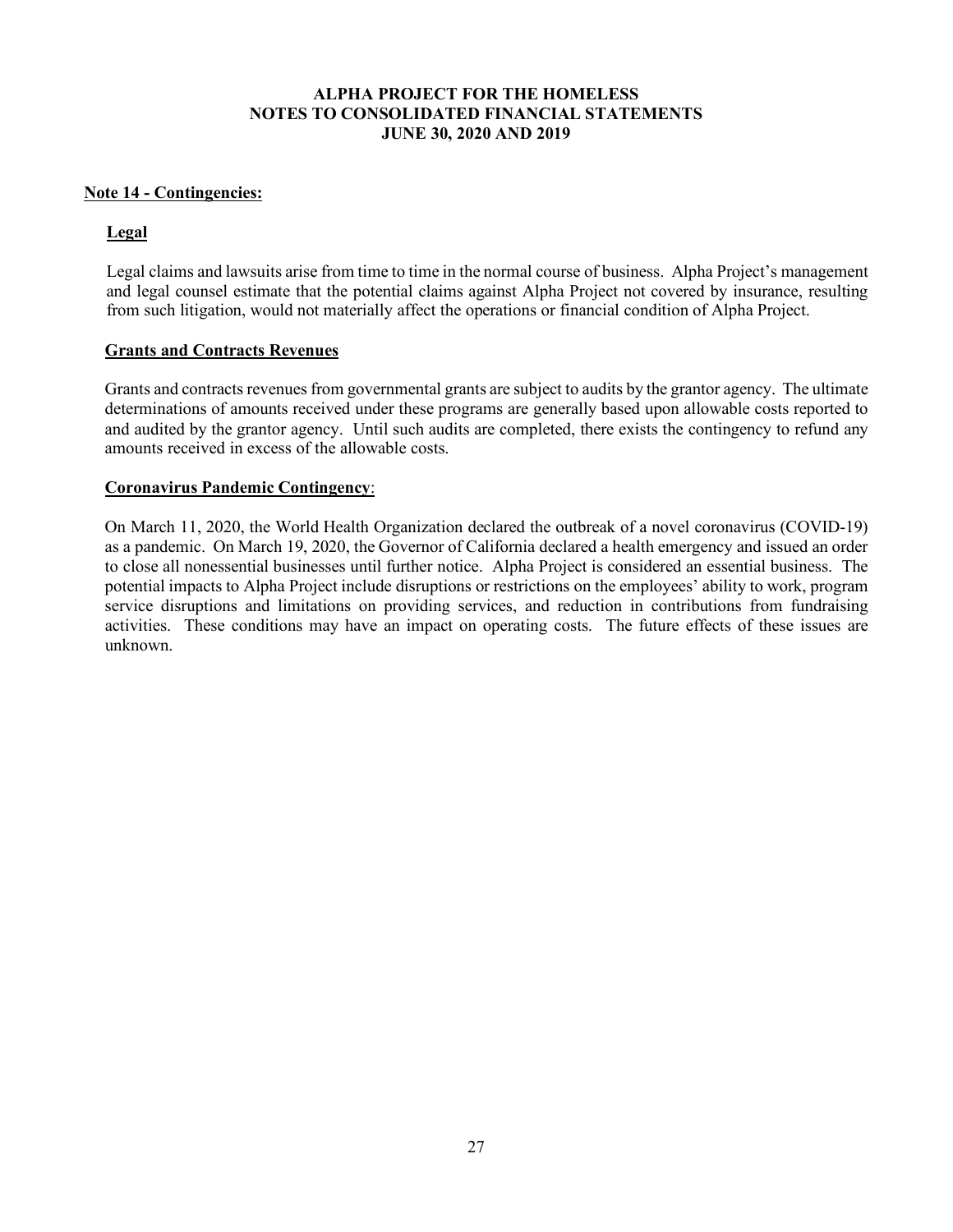### **ALPHA PROJECT FOR THE HOMELESS SCHEDULE OF EXPENDITURES OF FEDERAL AWARDS FOR THE YEAR ENDED JUNE 30, 2020**

| Federal Grants/Pass -Through<br>Grantor/Program or Cluster Title  | Federal<br><b>CFDA</b><br>Number | Agency or<br>Pass - Through<br>Number | Passed<br>Through to<br>Subrecipient | Federal<br>Expenditures |
|-------------------------------------------------------------------|----------------------------------|---------------------------------------|--------------------------------------|-------------------------|
| U.S. Department of Housing and Urban Development:                 |                                  |                                       |                                      |                         |
| <b>Direct Program:</b>                                            |                                  |                                       |                                      |                         |
| Continuum of Care Program                                         | 14.267                           | CA1600L9D011802 \$                    |                                      | \$<br>1,226,797         |
| Continuum of Care Program                                         |                                  | CA1508L9D011803                       |                                      | 344,498                 |
| Continuum of Care Program                                         |                                  | CA1792L9D011800                       |                                      | 342,424                 |
| Continuum of Care Program                                         |                                  | CA1508L9D011702                       |                                      | 176,938                 |
| <b>Total Direct Program</b>                                       |                                  |                                       |                                      | 2,090,657               |
| <b>Pass-Through Programs From:</b>                                |                                  |                                       |                                      |                         |
| <b>Emergency Solutions Grant Program:</b>                         | 14.231                           |                                       |                                      |                         |
| San Diego Housing Commission                                      |                                  | HHI-19-06                             |                                      | 187,209                 |
|                                                                   |                                  |                                       |                                      |                         |
| Community Development Block Grants/<br><b>Entitlement Grants:</b> | 14.218                           |                                       |                                      |                         |
| San Diego Housing Commission                                      |                                  | HHI-19-06                             |                                      | 191,693                 |
| City of Vista                                                     |                                  | None                                  |                                      | 10,889                  |
| <b>Total Community Development Block</b>                          |                                  |                                       |                                      | 202,582                 |
|                                                                   |                                  |                                       |                                      |                         |
| <b>Total Pass-Through Programs</b>                                |                                  |                                       |                                      | 389,791                 |
| Total U.S. Department of Housing and Urban Development            |                                  |                                       |                                      | 2,480,448               |
| U.S. Department of Health and Human Services:                     |                                  |                                       |                                      |                         |
| <b>Pass-Through Programs From:</b>                                |                                  |                                       |                                      |                         |
| Medical Assistance Program                                        | 93.778                           |                                       |                                      |                         |
| County of San Diego                                               |                                  | 553468                                |                                      | 1,697,806               |
| <b>Block Grants for Prevention and Treatment</b>                  |                                  |                                       |                                      |                         |
| of Substance Abuse:                                               | 93.959                           |                                       |                                      |                         |
| County of San Diego                                               |                                  | 553468                                |                                      | 1,265,119               |
| Total U.S. Department of Health and Human Services                |                                  |                                       |                                      | 2,962,925               |
| <b>Federal Emergency Management Agency:</b>                       |                                  |                                       |                                      |                         |
| <b>Pass-Through Program From:</b>                                 |                                  |                                       |                                      |                         |
| Emergency Food and Shelter National Board Program                 | 97.024                           |                                       |                                      |                         |
| Catholic Charities, Diocese of San Diego                          |                                  | None                                  |                                      | 117,077                 |
| Total Federal Emergency Management Agency                         |                                  |                                       |                                      | 117,077                 |
| <b>Total Expenditures of Federal Awards</b>                       |                                  | \$                                    |                                      | 5,560,450               |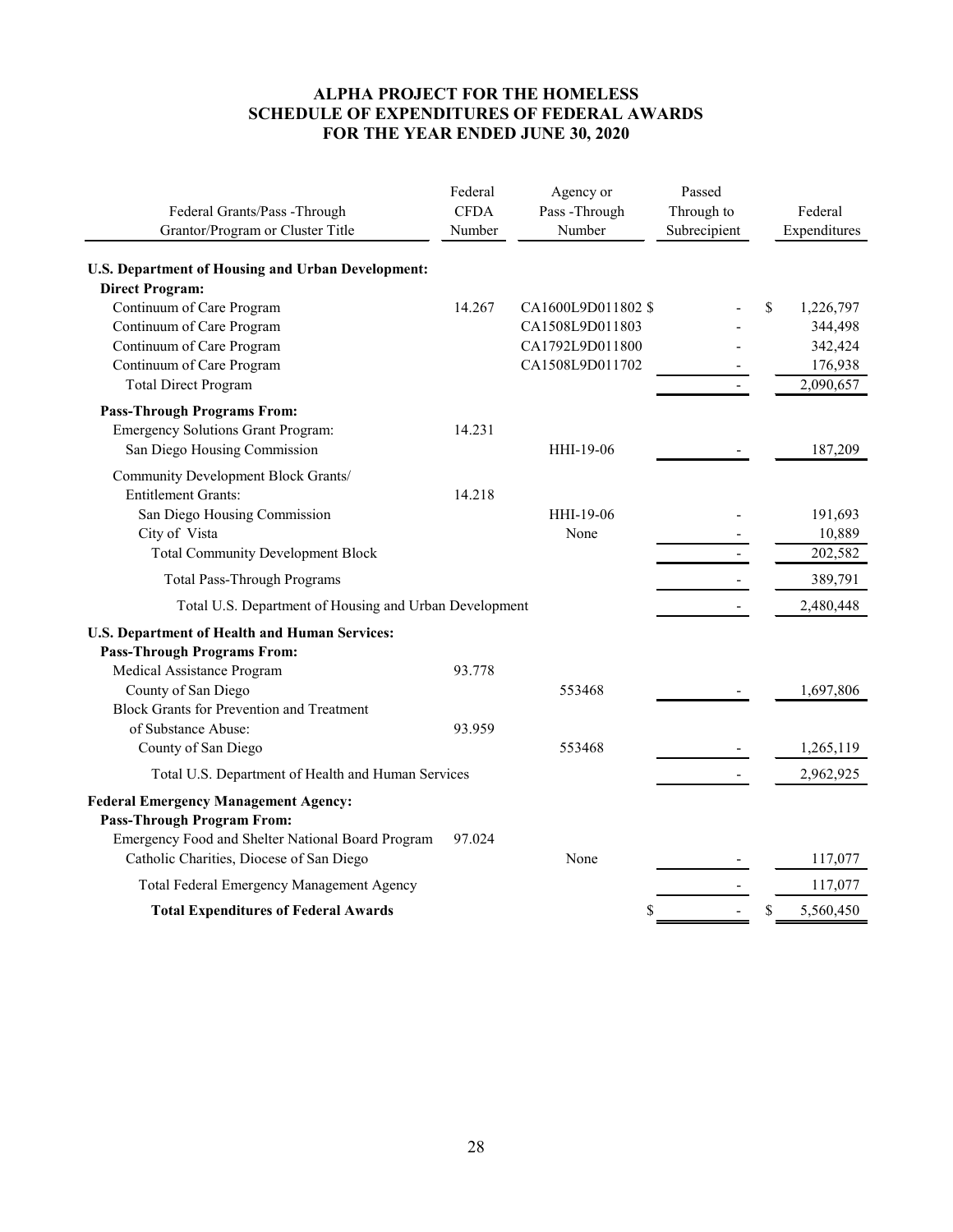### **ALPHA PROJECT FOR THE HOMELESS SCHEDULE OF EXPENDITURES OF FEDERAL AWARDS (CONTINUED) FOR THE YEAR ENDED JUNE 30, 2020**

### **Note 1 - Basis of Presentation:**

The accompanying schedule of expenditures of federal awards (the Schedule) includes the federal award activity of Alpha Project for the Homeless under programs of the federal government for the year ended June 30, 2020. The information in this Schedule is presented in accordance with the requirements of Title 2 U.S. *Code of Federal Regulations* Part 200, *Uniform Administrative Requirements, Cost Principles, and Audit Requirements for Federal Awards* (Uniform Guidance). Because the Schedule presents only a selected portion of the operations of Alpha Project for the Homeless, it is not intended to and does not present the financial position, changes in net assets, or cash flows of Alpha Project for the Homeless.

### **Note 2 - Summary of Significant Accounting Policies:**

Expenditures reported on the Schedule are reported on the accrual basis of accounting. Such expenditures are recognized following, as applicable, either the cost principles contained in Uniform Guidance wherein certain types of expenditures are not allowable or are limited as to reimbursement. Pass-through entity identifying numbers are presented where available.

Alpha Project for the Homeless has elected not to use the 10-percent de minimis indirect cost rate as allowed under Uniform Guidance.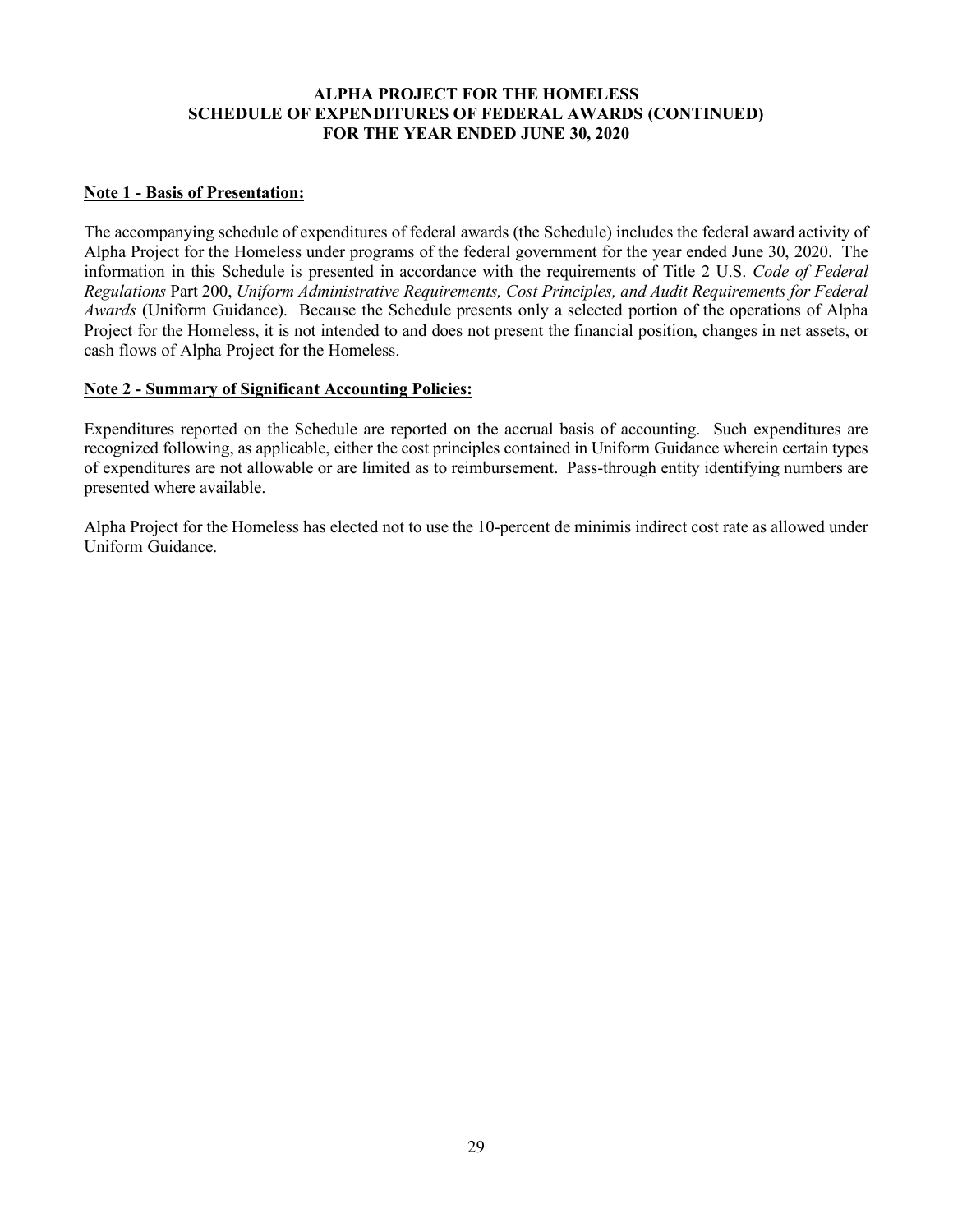

*Certified Public Accountants A Partnership of Professional Corporations* Leaf *&* Cole, LLP

> **Independent Auditor's Report on Internal Control Over Financial Reporting and on Compliance and Other Matters Based on an Audit of Financial Statements Performed in Accordance With** *Government Auditing Standards*

To the Board of Directors Alpha Project for the Homeless

We have audited, in accordance with the auditing standards generally accepted in the United States of America, and the standards applicable to financial audits contained in *Government Auditing Standards* issued by the Comptroller General of the United States, the financial statements of Alpha Project for the Homeless, which comprise the consolidated statement of financial position as of June 30, 2020, and the related consolidated statements of activities, functional expenses, and cash flows for the year then ended, and the related notes to the financial statements, and have issued our report thereon dated June 30, 2020.

### **Internal Control Over Financial Reporting**

In planning and performing our audit of the consolidated financial statements, we considered Alpha Project for the Homeless' internal control over financial reporting (internal control) as a basis for designing audit procedures that are appropriate in the circumstances, for the purpose of expressing our opinion on the consolidated financial statements, but not for the purpose of expressing an opinion on the effectiveness of Alpha Project for the Homeless' internal control. Accordingly, we do not express an opinion on the effectiveness of Alpha Project for the Homeless' internal control.

A *deficiency in internal control* exists when the design or operation of a control does not allow management or employees, in the normal course of performing their assigned functions, to prevent, or detect and correct, misstatements on a timely basis. A *material weakness* is a deficiency, or a combination of deficiencies, in internal control, such that there is a reasonable possibility that a material misstatement of the entity's consolidated financial statements will not be prevented, or detected and corrected, on a timely basis. A *significant deficiency* is a deficiency, or a combination of deficiencies, in internal control that is less severe than a material weakness, yet important enough to merit attention by those charged with governance.

Our consideration of internal control was for the limited purpose described in the first paragraph of this section, and was not designed to identify all deficiencies in internal control that might be material weaknesses or significant deficiencies. Given these limitations, during our audit, we did not identify any deficiencies in internal control that we consider to be material weaknesses. However, material weaknesses may exist that have not been identified.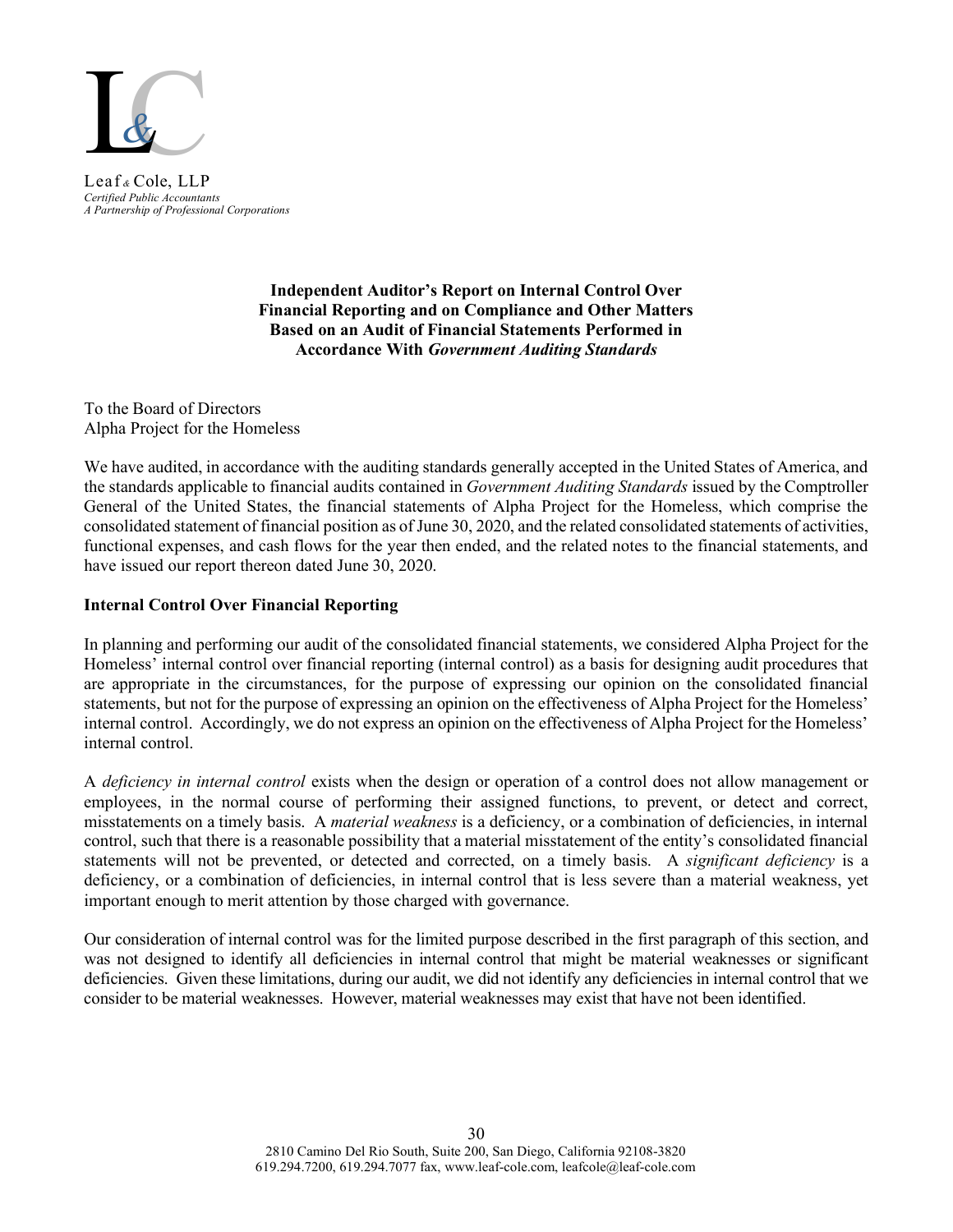#### **Compliance and Other Matters**

As part of obtaining reasonable assurance about whether Alpha Project for the Homeless' consolidated financial statements are free from material misstatement, we performed tests of its compliance with certain provisions of laws, regulations, contracts, and grant agreements, noncompliance with which could have a direct and material effect on the consolidated financial statements. However, providing an opinion on compliance with those provisions was not an objective of our audit, and accordingly, we do not express such an opinion. The results of our tests disclosed no instances of noncompliance or other matters that are required to be reported under *Government Auditing Standards*.

#### **Purpose of this Report**

The purpose of this report is solely to describe the scope of our testing of internal control and compliance, and the results of that testing, and not to provide an opinion on the effectiveness of Alpha Project for the Homeless' internal control or on compliance. This report is an integral part of an audit performed in accordance with *Government Auditing Standards* in considering Alpha Project for the Homeless' internal control and compliance. Accordingly, this communication is not suitable for any other purpose.

 $L$ eafg $C$ ole $L L \rho$ 

San Diego, California December 7, 2020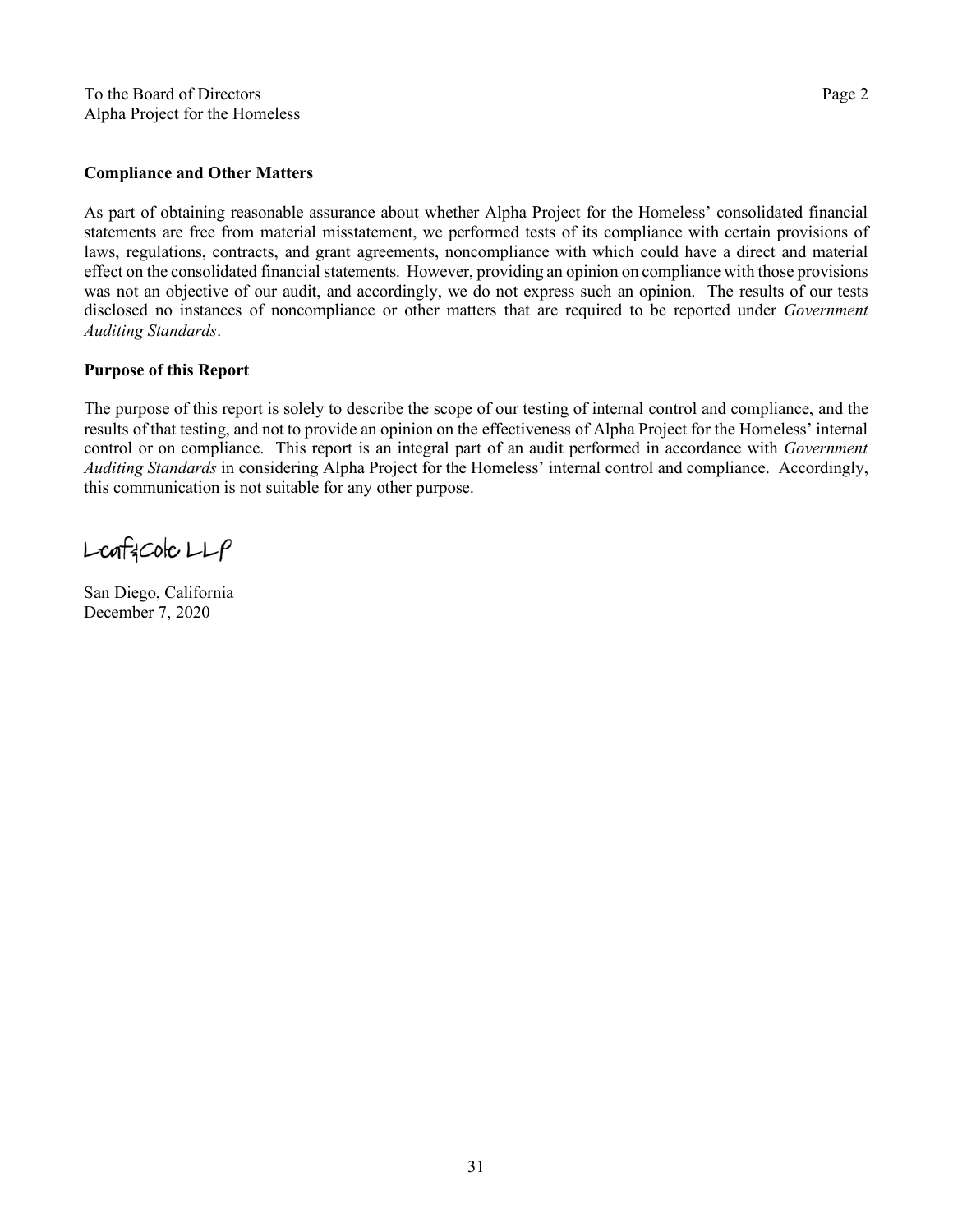

*Certified Public Accountants A Partnership of Professional Corporations* Leaf *&* Cole, LLP

> **Independent Auditor's Report on Compliance for the Major Program and on Internal Control Over Compliance Required by the Uniform Guidance**

To the Board of Directors Alpha Project for the Homeless

### **Report on Compliance for the Major Federal Program**

We have audited Alpha Project for the Homeless' compliance with the types of compliance requirements described in the *OMB Compliance Supplement* that could have a direct and material effect on Alpha Project for the Homeless' major federal program for the year ended June 30, 2020. Alpha Project for the Homeless' major federal program is identified in the summary of auditor's results section of the accompanying schedule of findings and questioned costs.

#### *Management's Responsibility*

Management is responsible for compliance with federal statutes, regulations, and the terms and conditions of its federal awards applicable to its federal program.

#### *Auditor's Responsibility*

Our responsibility is to express an opinion on compliance for Alpha Project for the Homeless' major federal program based on our audit of the types of compliance requirements referred to above. We conducted our audit of compliance in accordance with auditing standards generally accepted in the United States of America; the standards applicable to financial audits contained in *Government Auditing Standards*, issued by the Comptroller General of the United States; and the audit requirements of Title 2 U.S. *Code of Federal Regulations* Part 200, *Uniform Administrative Requirements, Cost Principles, and Audit Requirements for Federal Awards* (Uniform Guidance). Those standards and the Uniform Guidance require that we plan and perform the audit to obtain reasonable assurance about whether noncompliance with the types of compliance requirements referred to above that could have a direct and material effect on a major federal program occurred. An audit includes examining, on a test basis, evidence about Alpha Project for the Homeless' compliance with those requirements, and performing such other procedures as we considered necessary in the circumstances.

We believe that our audit provides a reasonable basis for our opinion on compliance for the major federal program. However, our audit does not provide a legal determination of Alpha Project for the Homeless' compliance.

#### *Opinion on the Major Federal Program*

In our opinion, Alpha Project for the Homeless complied, in all material respects, with the types of compliance requirements referred to above that could have a direct and material effect on its major federal program for the year ended June 30, 2020.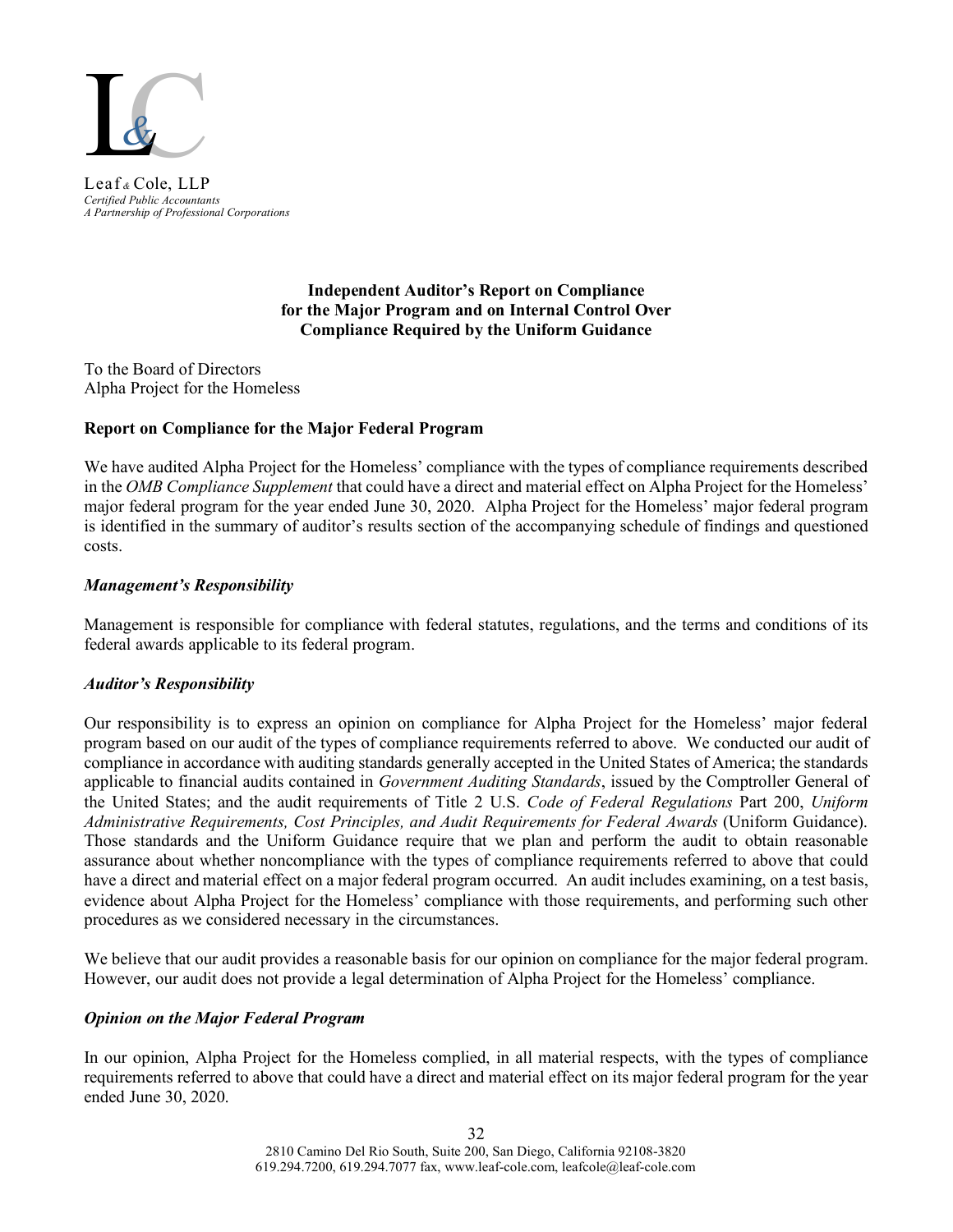#### **Report on Internal Control over Compliance**

Management of Alpha Project for the Homeless is responsible for establishing and maintaining effective internal control over compliance with the types of compliance requirements referred to above. In planning and performing our audit of compliance, we considered Alpha Project for the Homeless' internal control over compliance with the types of requirements that could have a direct and material effect on the major federal program to determine the auditing procedures that are appropriate in the circumstances, for the purpose of expressing an opinion on compliance for the major federal program, and to test and report on internal control over compliance in accordance with the Uniform Guidance, but not for the purpose of expressing an opinion on the effectiveness of internal control over compliance. Accordingly, we do not express an opinion on the effectiveness of Alpha Project for the Homeless' internal control over compliance.

A *deficiency in internal control over compliance* exists when the design or operation of a control over compliance does not allow management or employees, in the normal course of performing their assigned functions, to prevent, or detect and correct, noncompliance with a type of compliance requirement of a federal program on a timely basis. A *material weakness in internal control over compliance* is a deficiency, or combination of deficiencies, in internal control over compliance, such that there is a reasonable possibility that material noncompliance with a type of compliance requirement of a federal program will not be prevented, or detected and corrected, on a timely basis. A *significant deficiency in internal control over compliance* is a deficiency, or a combination of deficiencies, in internal control over compliance with a type of compliance requirement of a federal program that is less severe than a material weakness in internal control over compliance, yet important enough to merit attention by those charged with governance.

Our consideration of internal control over compliance was for the limited purpose described in the first paragraph of this section and was not designed to identify all deficiencies in internal control over compliance that might be material weaknesses or significant deficiencies. We did not identify any deficiencies in internal control over compliance that we consider to be material weaknesses. However, material weaknesses may exist that have not been identified.

The purpose of this report on internal control over compliance is solely to describe the scope of our testing of internal control over compliance, and the results of that testing, based on the requirements of the Uniform Guidance. Accordingly, this report is not suitable for any other purpose.

 $L$ eaf $3$ Cole  $LLP$ 

San Diego, California December 7, 2020